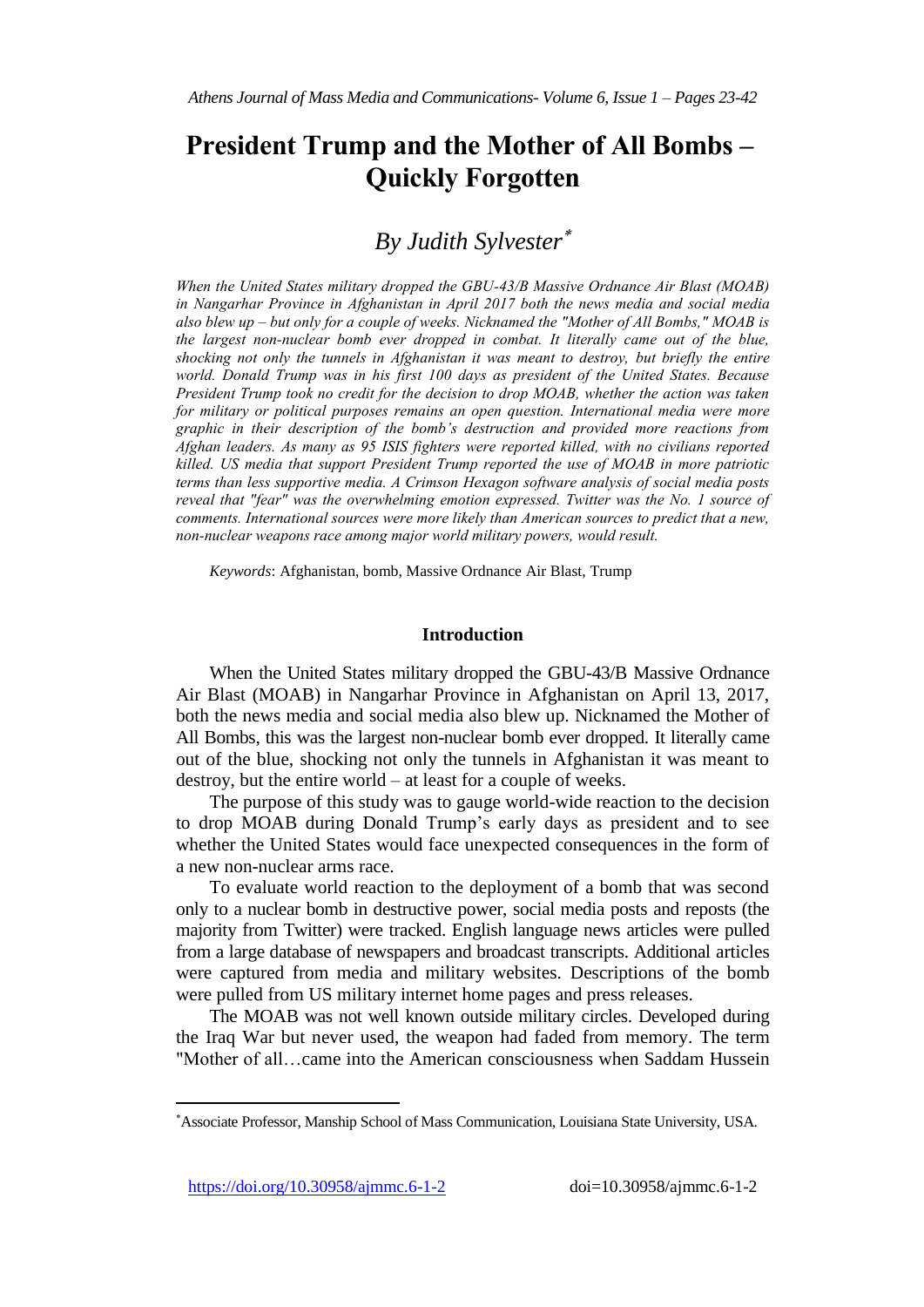referred to the Gulf War as the "mother of all battles." He actually used an Arabic phrase that more closely means "locked in battle" but the Associated Press translated it differently and the rest is history (Abadi, 2017).

In 2001, the US military was in Afghanistan, trying to find Osama Bin Laden in the Tora Bora Mountains and destroy his stronghold. The 15,000 BLU-82 Daisy Cutter bombs were used to shock the mountains, but Bin Laden escaped into Pakistan (Corera, 2011). During the Obama administration, drone warfare was expanded. However, because civilians, and even American citizens who had become "enemy combatants," were killed along with the targeted terrorists, the expanded use of drones was termed "a shameful part" of Obama's legacy by the *Washington Post* (Downie, 2016).

Because the US military has been fighting in Afghanistan since 2001 without either a military or diplomatic solution, deploying MOAB may have been viewed as inevitable as the US military tried again to crush the life out of ISIS fighters hiding in the mountains of Nangarhar Province.

#### **Literature Review**

#### **What is GBU-43/B?**

GBU-43/B (MOAB) was dropped on April 13, 2017. The news media covering the event scrambled to find out what this bomb was all about. Social media also became a microcosm of public shock and opinion. In some quarters, people expressed pride that the US had demonstrated such military power, but many others expressed sorrow and fear that a new arms race was now likely.

MOAB was not a recent invention. It was first prototyped in 2003 when the United States was engaged in the Iraq War. Unlike most such weapons, this bomb was created in-house at the Air Force Research Laboratory Munitions Directorate housed at Elgin Air Force Base in Florida. Albert L. Weimorts, who died in 2005, was a civilian engineer for the Air Force who conceived and designed some of the biggest, most powerful non-nuclear bombs ever made (Zachary, 2008). An additional contributor to the MOAB's design was Henry I. Register who died in 2007. He spent 52 years working on Eglin Air Force Base and was a manger for the MOAB project (Team, 2008).

The lead model maker was Joseph Fellenz who retired from the Eglin Air Force Base weapons lab in 2008. According to an interview in *USA Today*, Fellenz was surprised to learn from television news that the bomb had been used (Gabriel, 2017).

MOAB was designed as the largest-ever satellite-guided (or "smart bomb") air-delivered weapon, replacing the 15,000 BLU-82 Daisy Cutter that was used in Vietnam and early on in Afghanistan (Collins, 2017). The order came to build it during Thanksgiving 2002. "We were asked to generate a prototype, and we were asked to work out the bugs so that it might evolve into something that could be produced (for the warfighter)," said Robert Hammack, Munitions Fabrication Facility (or Model Factory) team chief (Zachary, 2008).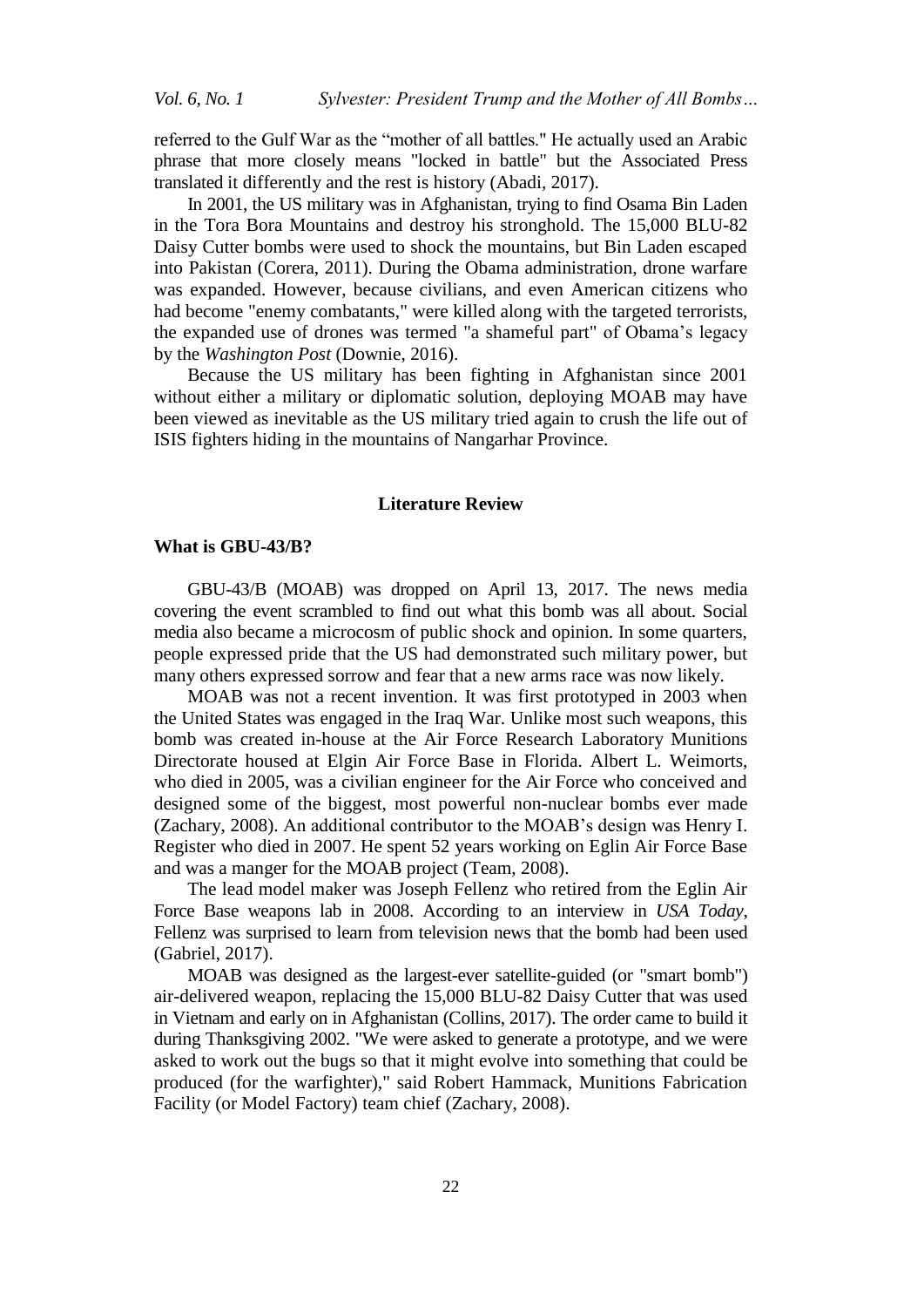Produced during the Iraq War era, "The goal is to have the pressure be so great that Saddam Hussein cooperates," said then Defense Secretary Donald Rumsfeld in a March 2003 interview. "Short of that **–** an unwillingness to cooperate **–** the goal is to have the capabilities of the coalition so clear and so obvious that there is an enormous disincentive for the Iraqi military to fight against the coalition" (Collins, 2017).

Unlike any project before or since, the model shop was solely responsible for coordinating the logistics on material acquisition and engineering. MOAB was designed, built, tested and refined entirely on location. After each weapon was assembled, it was individually loaded onto a rented flatbed truck, secured and covered by tarps. The munition was then transported to the Naval Ammunition Depot at McAllister, Okla., where it was filled with explosive materials, painted and catalogued for the inventory. MOAB was painted a "John Deere green" since no other color was available because of the war (Gabriel, 2017).

None of the military sources have revealed how many MOABs have been manufactured, but European sources have estimated that as many as 20 could be in the US arsenal. In 2017 only one was required.

#### **How the Bomb Works**

MOAB has an explosive force equal to 11 tons of TNT. Weighing more than 21,000 lbs., the weapon is the largest non-nuclear bomb ever used in combat. *CBS News* national security correspondent David Martin reported that the bomb was aimed at the center of an ISIS cave complex in Afghanistan and set off a "massive pressure cave that would have crushed the life out of any fighters hiding in the cave," sending a mushroom-like cloud into the sky (CBS Interactive, Inc., 2017).

An "official" description of the bomb and an aerial photo of the impact were provided by the Department of Defense (DoD) the day after the drop. The report said MOAB was developed in only nine weeks in 2003 to be available for Operation Iraqi Freedom. The bomb was not used during that war (Collins, 2017).

The DoD also provided the basic specs for the bomb:

- It has a relatively thin aluminum casing designed to burst on a surface, not penetrate it. That creates a large blast with lesser fragmentation.
- It is a "smart bomb" with GPS-guided munition. It has got stabilizing fins and inertial gyro for pitch and roll control.
- It weighs 21,000 pounds!
- The MOAB delivers an 18,700-pound warhead known as the BLU-120/B, which is made of H6 – a mixture of cyclotrimethylene trinitramine, TNT and aluminum.
- It is big  $-30$  feet long with a diameter of 40.5 inches, to be exact (Collins, 2017).

The MOAB has a rather low-tech launching system. It is cradled on an airdrop platform of a C1-30 Hercules. A drogue parachute (designed by a Russian in 1912)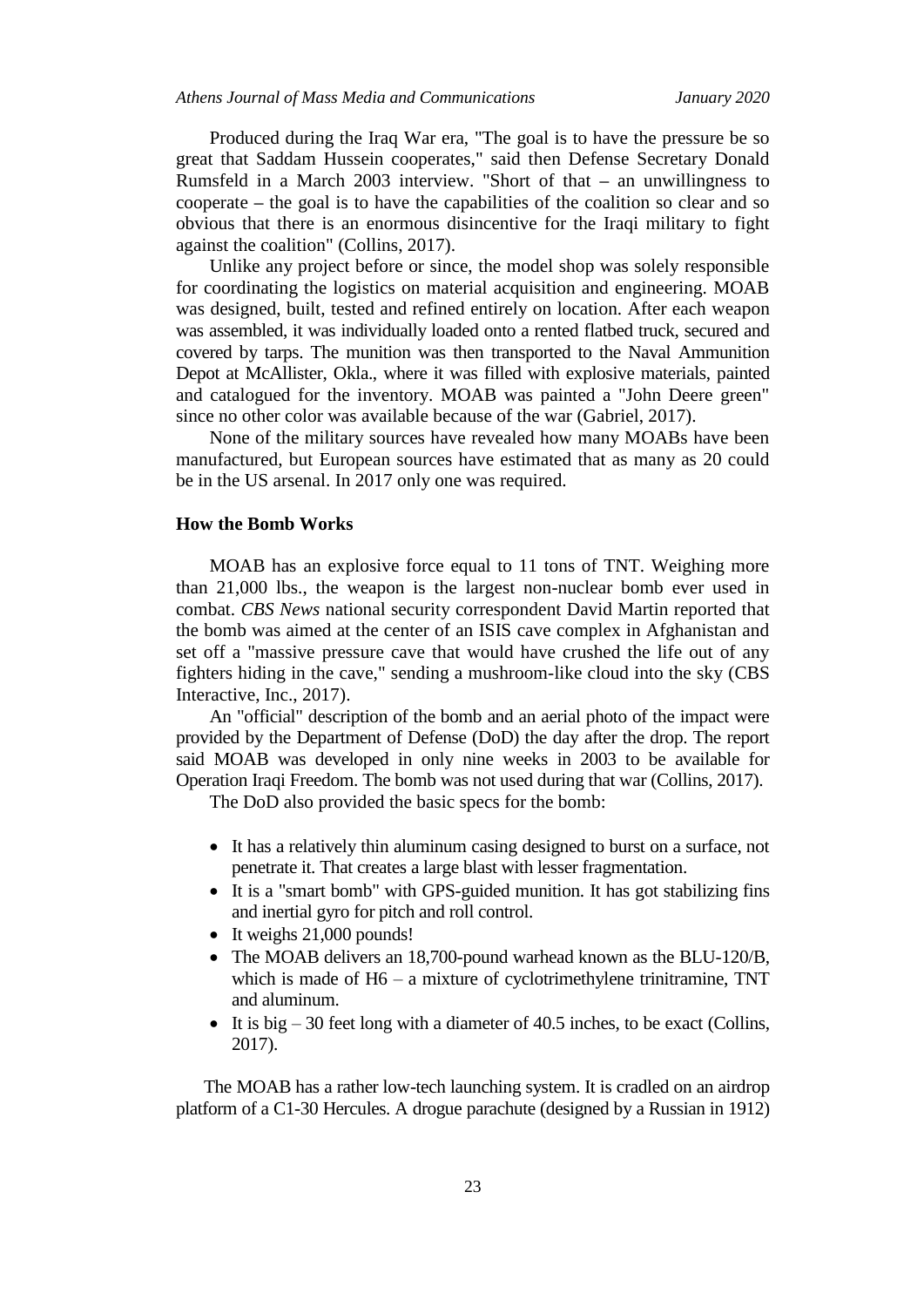pulls the entire platform off the plane at a high altitude and slows the descent. It is quickly released from the platform, and grid fins open to stabilize and guide it to its target (Collins, 2017).

#### **News Media Coverage**

The United Kingdom's Daily Mail provided a detailed and graphic description of what happens when the bomb reaches its target:

In the milliseconds following the initial blast in Afghanistan, all the oxygen would have been sucked out of the tunnels and for hundreds of feet around, literally sucking the life out of ISIS terrorists, suffocating them as their lungs imploded. Then, in a flash the fiery shockwave would have blasted outwards at the speed of sound for up to a mile, causing huge blunt force trauma injuries to anyone caught in its path, leveling buildings and trees.

Ears would have been left bleeding and internal organs battered by the sheer force of the shockwave. The blast would also have caused many within two miles of the blast to lose their hearing. Anyone caught inside the tunnels would have been crushed as the force of 19,000 pounds of highly complex explosives caused them to collapse on top of the ISIS terrorists. Anyone left alive would have been shocked and left in awe by the sight of a terrifying mushroom cloud - the psychological scars staying with them forever (DAILYMAIL.COM REPORTER, 2017).

*The Guardian*, another British newspaper, interviewed an Afghan, Mohammad Shahzadah, who lives in Shaddle Bazar, about a mile and a half from an area called Asadkhel and the mountains were the bomb exploded. "The earth felt like a boat in a storm," Shahzadah said. "I thought my house was being bombed. Last year a drone strike targeted a house next to mine, but this time it felt like the heavens were falling. The children and women were very scared. My ears were deaf for a while. My windows and doors are broken. There are cracks in the walls." The sky was engulfed in flames, and tremors shook the ground (Rasmussen, 2017). (Photos of MOAB and the blast appear in Appendix A.)

Perhaps to drive home the point that this is an American bomb, *The Daily Mail* further described what would happen if the bomb exploded six feet over New York City: At "ground zero" complete destruction and 100 percent fatalities. Buildings in a radius of 300-feet away would be severely damaged. People up to 430-feet away would suffer 3rd degree burns, and some would suffer the loss of limbs (DAILYMAIL.COM REPORTER, 2017).

The *Associated Press* (AP) and *The New York Times* often set the agenda for much of the US news media. Both were decidedly brief and much less descriptive in their coverage. The AP distributed a photo of MOAB with a description of its 11 tons of explosives. The story, however, focused on the authorized use of the bomb:

The US commander in Afghanistan who ordered use of the "mother of all bombs" to attack an Islamic State stronghold did not need President Donald Trump's approval, Pentagon officials said Friday.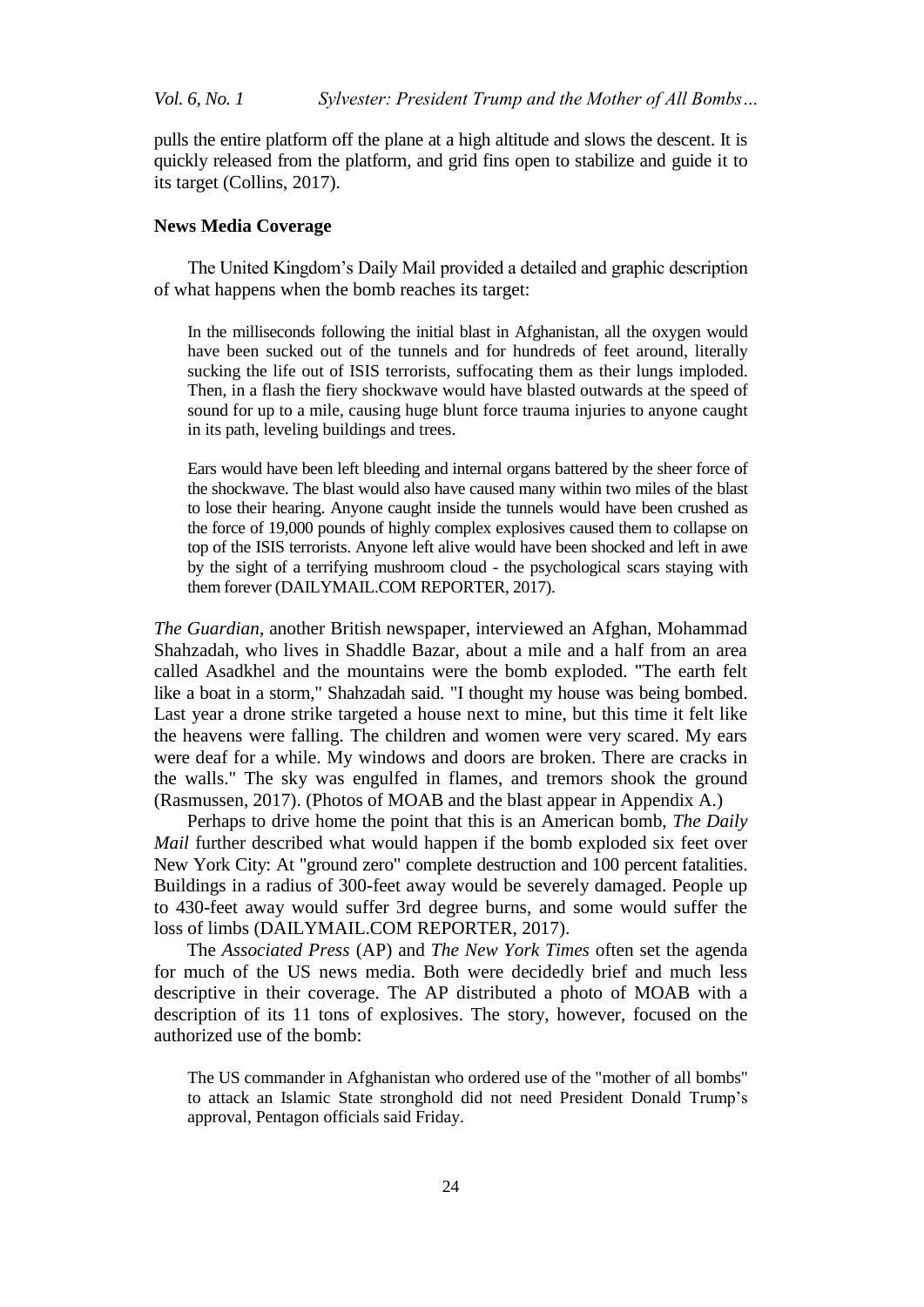The officials said Gen. John Nicholson has standing authority to use the bomb, which is officially called the Massive Ordnance Air Blast bomb, or MOAB, the largest non-nuclear bomb ever dropped in combat. The bomb had been in Afghanistan since January.

The officials were not authorized to speak publicly on the matter and requested anonymity (Burns, 2017).

*The New York Times*, the newspaper that often sets the media agenda, only published four news summaries and one Op-ed about the bomb. Additionally, video footage showed the bomb dropping and the aftermath with some background narrative providing history and context. Except for the Op-ed, the stories mostly provided the facts and were reported by a Washington reporter and three reporters stationed in Afghanistan:

The United States dropped the "mother of all bombs" **–** the most powerful conventional bomb in the American arsenal **–** on an Islamic State cave complex in Afghanistan on Thursday, the Pentagon said, unleashing a weapon so massive that it had to be dropped from the rear of a cargo plane.

The strike was the first combat use of what is formally named the GBU-43/B Massive Ordnance Air Blast. President Trump has bestowed additional authority on the Pentagon in his first months in office, which the military has argued will help it defeat the Islamic State more speedily. Mr. Trump did not say whether he had personally approved Thursday's mission (Cooper & Marshal, 2017).

The Op-ed was written by Ali M. Latifi, a writer based in Kabul, Afghanistan, for the *Times*' international edition. He struck a decidedly different tone in expressing his reaction to the "Madar-e Bamb-Ha," as the Afghans called it. He first summarized a history of nearly 40 years of war in his country. He described how he heard about the bomb and then his drive to the area where the bomb exploded. He wrote:

Hillary Clinton and Donald Trump barely mentioned Afghanistan during the long presidential campaign. Yet President Trump had chosen to use the most powerful non-nuclear weapon in the world on a remote Afghan village. Afghanistan was simply a convenient landscape for the reality star turned president to unleash a startling, theatrical display of his might…

I went to bed that night sad with the knowledge that my homeland was still simply a staging ground for foreign nations to project their power. On Friday morning I woke up to find Kabul had chosen to stay quiet and not protest the decision…

In the end, "Madar-e Bamb-Ha" became the star of a grotesque reality television show. We know how much it weighs, what it costs, its impact, its model number and its code name. We know nothing about the people it killed except they are supposed to be nameless, faceless, cave-dwelling Islamic State fighters. It was a loud blast, followed by a loud silence. It is yet another bomb to fall on Afghan soil, and the future of my homeland remains as uncertain as ever (Latifi, 2017).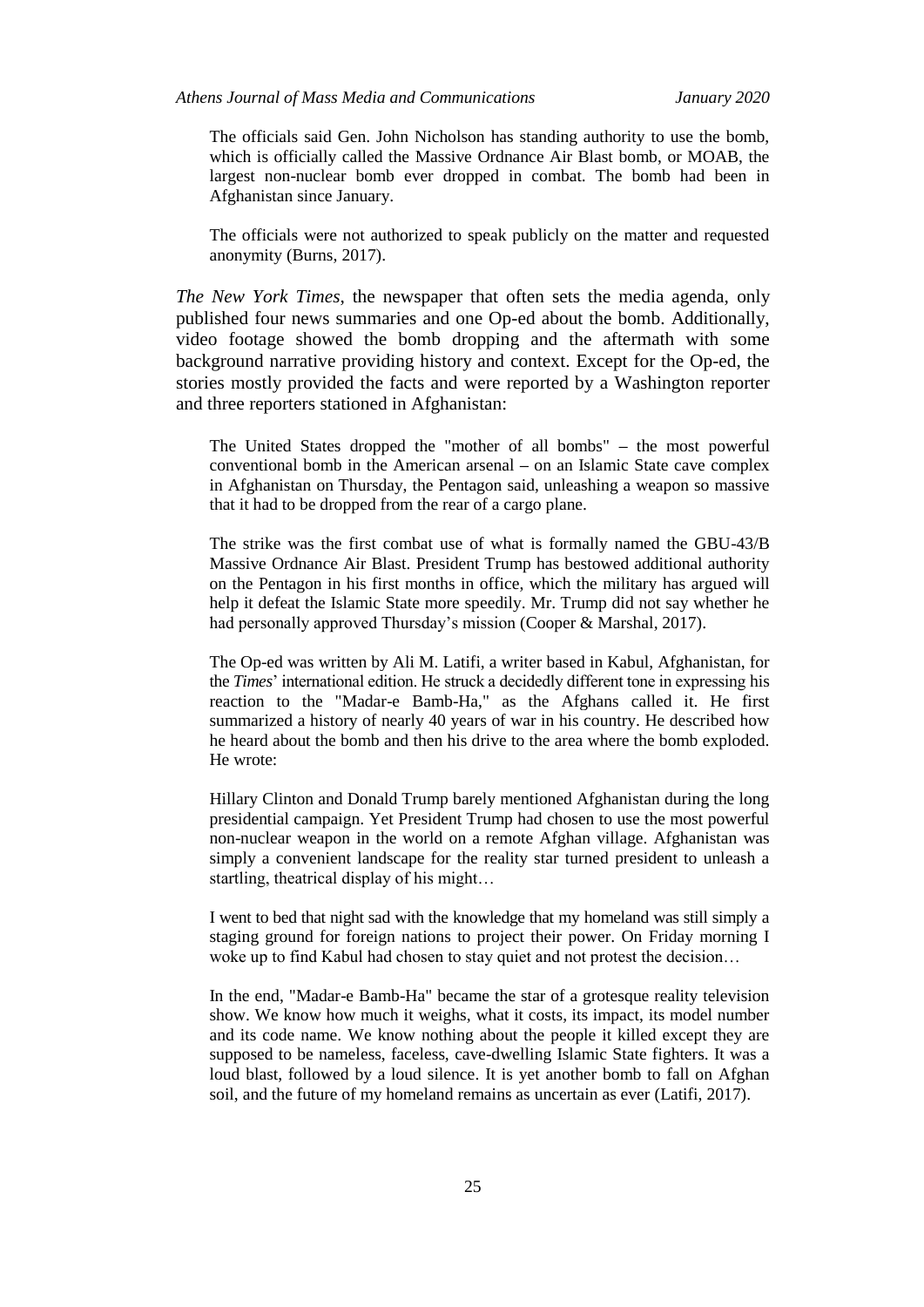American media that have supported President Trump were the most elated by the MOAB deployment. A *Fox News* host said that dropping a massive bomb on ISIS fighters in Afghanistan is "what freedom looks like." The remark came after Fox began the segment of "Fox and Friends" with a clip of the "mother of all bombs" being dropped – set to the music of Toby Keith's "Courtesy of the Red, White, and Blue." Fox correspondent-at-large Geraldo Rivera said, "It's one of my favorite things to watch" (Szoldra, 2017).

The *New York Daily News* used the headline: ISIS, HAVE A BLAST! The article pointed out that Trump was still in his first 100 days as president: "He promised that, if elected, he would 'knock the hell out of' ISIS" (Silverstein & Dillon, 2017).

#### **The Politics**

A matter of speculation is who authorized MOAB's deployment and whether it was used for military or political purposes. Did President Trump authorize it? He never took direct responsibility for it. During a White House meeting on the afternoon of the day the bomb was dropped, this exchange took place:

SHOUTED QUESTION: How about that bomb, sir? Did you authorize that bomb? PRESIDENT TRUMP: I'm very, very proud of the people. Really another successful job. We're very, very proud of our military. Just like we're proud of the folks in this room, we are so proud of our military, and it was another successful event. REPORTER: Did you authorize it?

TRUMP: Everyone knows exactly what happened. So, and, what I do is I authorize my military. We have the greatest military in the world, and they have done the job, as usual. We have given them total authorization, and that's what they're doing, and frankly, that's why they've been so successful lately. Take a look at what's happened over the last eight weeks and compare it with the last eight years. There is a tremendous difference. Tremendous difference. We have incredible leaders in the military, and incredible military, and we are very proud of them. REPORTER: Does this send a message to North Korea?

TRUMP: I don't know if this sends a message, it doesn't make any difference if it does or not. North Korea is a problem, the problem will be taken care of. I will say this. I think China has really been working very hard. I have really gotten to like and respect President Xi. He is a terrific person, we've spent a lot of time together in Florida, and he is a very special man. We'll see how he does. I think he is going to try very hard (Hains, 2017).

President Trump's reluctance to claim personal credit led several news organizations, including the *Associated Press*, to give the US commander in Afghanistan the credit for ordering the use of MOAB. The Associated Press went so far as to say that Gen. John Nicholson had standing authority to use the bomb even before Trump took office in January 2017 (The Associated Press, 2017).

The *Associated Press* further challenged views that the bomb was dropped to terrorize North Korea and other US enemies. The actual "military" reasons for dropping the bomb were: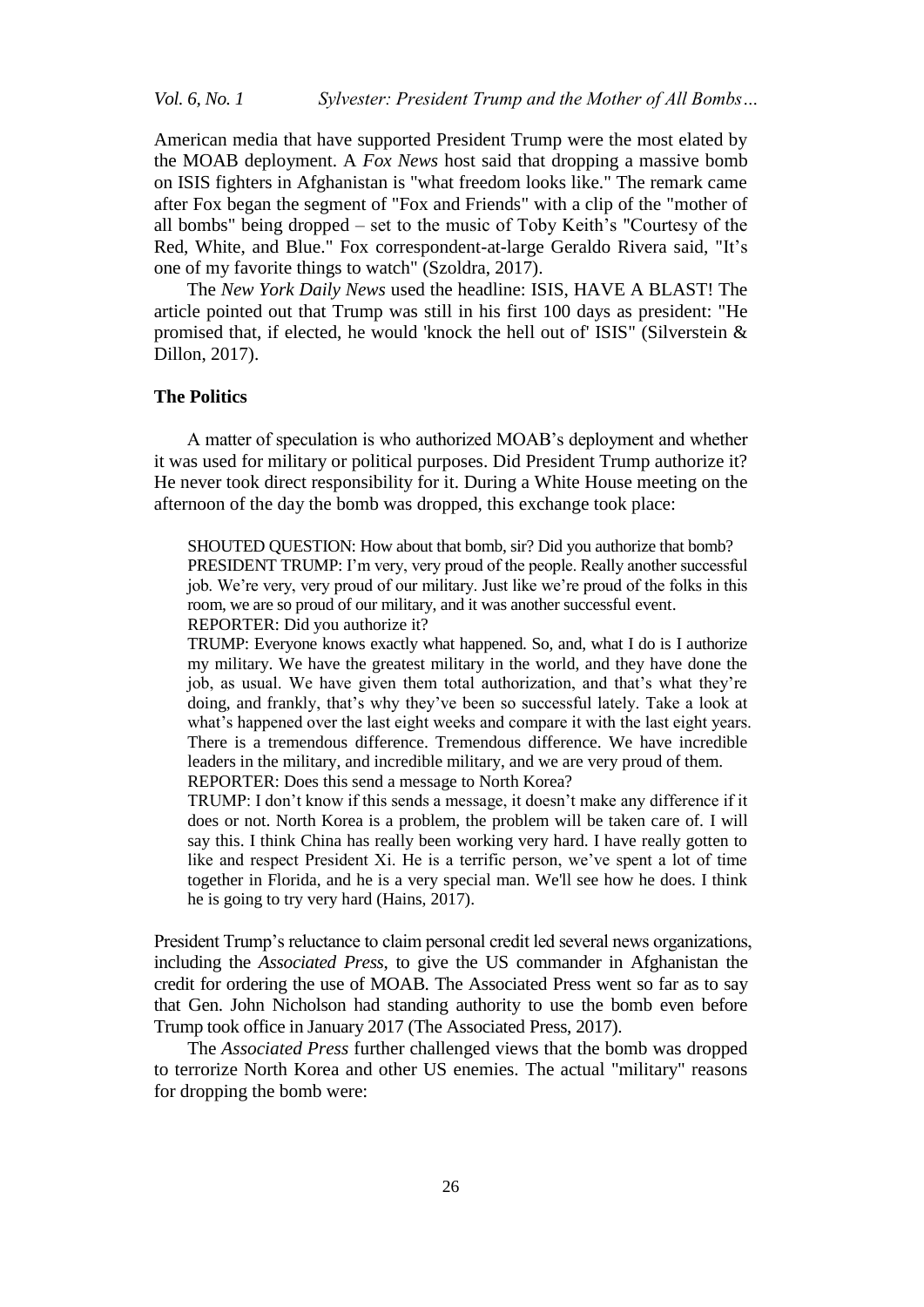- 1) To destroy a tunnel and cave complex used by Islamic State fighters in a remote mountainous area of eastern Afghanistan.
- 2) Nicholson wanted to demonstrate to leaders of the Islamic State affiliate in Afghanistan the seriousness of his determination to eliminate the group as a military threat (The Associated Press, 2017).

Initial reports indicated that 36 ISIS fighters were killed in the collapsed tunnels. However, later Afghan reports placed the number at 95 with no civilian casualties. An expert in MOAB and the Daisy Cutter, retired US Air Force Col. Dave Lewis, who currently is the director of strategic studies graduate program at Texas Tech University, said, "The use of the GBU-43/B is intended to send a strong message to adversaries and potential adversaries that the United States is willing to commit significant technology and resources to counter an enemy's unconventional tactics." He further pointed out that the reported target for MOAB was insurgents hiding in caves in Afghanistan, an area where noncombatant civilians were unlikely to be (Young, 2017).

Afghan leaders were divided in their views. Former President Hamid Karzai accused the United States of using his country as a weapons testing ground. He described it as an "immense atrocity against the Afghan people" and that Afghanistan "was used very disrespectfully by the United States to test its weapons of mass destruction" (Robinson, 2017).

Timor Sharan, senior analyst at the International Crisis Group in Washington, called the attack "disproportionate." "It's more about the message than the act – sending a clear message to regional players, including Russia and as far as North Korea, to say that the United State is ready to take action and utilize necessary force," he said.

Abdula Abdula, chief executive of the Islamic Republic of Afghanistan, on the other hand, praised the action, saying that many key terrorists were killed, and the majority of Afghans supported the action. "People kept saying no serious intention is given to fighting against Daesh (ISIS), Al Qaeda and the Taliban but now their trust has been restored about the seriousness for the will to fight terrorism," he said (Hamdard, 2017).

Local tribal leaders also publicly supported the attack because they said it was successful without civilian casualties. They said that Daesh was a huge threat to the people in Nangarhar Province and that they were relieved that the terrorists were killed off with one bomb (McLaughlin, 2017). Some Afghan officials who would not go on the record complained about a lack of information about the effects of the bomb, saying they had not been allowed to go to the site.

Some news organizations that covered the war in Afghanistan claim that the US military had broadcast radio messages warning of coming operations by American and Afghan troops in southern Nangarhar for at least a month before the strike. Leaflets also were dropped warning residents to leave as soon as possible "to save their lives." Because of fighting that was occurring in the area, many people in nearby villages had already left (McLaughlin, 2017).

Adding to the debate, some commentators pointed to the timing to suggest that President Trump was making a foreign policy statement. The MOAB strike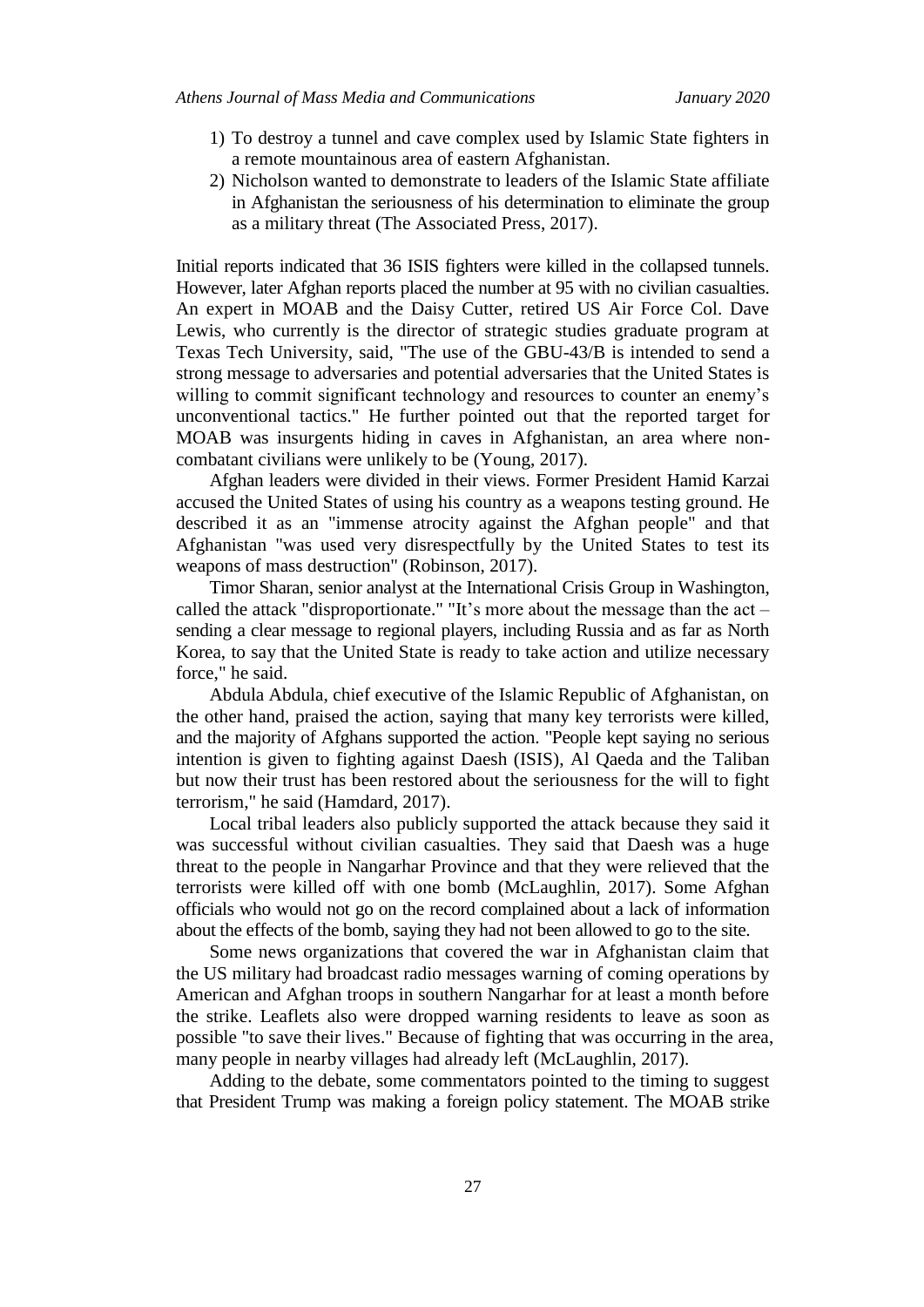came the same day the Pentagon admitted that an American-led air strike mistakenly killed 18 Syrian fighters allied with the United States in Syria. Also, the Afghanistan attack occurred days after Syrian President Bashar al-Assad launched a chemical weapons attack on civilians and a US special forces soldier was killed in Nangarhar Province. Perhaps President Trump was indicating a willingness to trust his commanders to make decisions like this, especially given President Obama's likely reluctance to allow MOAB use (Engel, 2017).

#### **Methodology: News Media and Social Media**

#### **News Coverage**

Lexis Uni, a database of global newspapers and broadcast transcripts, was used to pull news media output from April 12, 2017 through December 31, 2018. That period represents the day before the news broke about MOAB through the first anniversary and eight months past. The English language content selected came from different parts of the world and contained background information about the bomb and descriptions of the destruction it caused. Because of the large number of articles and transcripts produced, articles were selected based on their origin and uniqueness rather than as a result of a random selection.

To collect social media content, a monitor was set up on Crimson Hexagon (using the LSU Manship School of Mass Communication Social Media Analysis and Content Lab's license). Specific posts (from Tweets, Retweets, blogs, etc.) were pulled across social media and from multiple countries.

While the American military were clearly proud of the bomb and its performance and the American media were mostly neutral to dismissive, the European and Middle Eastern leaders and media were much more alarmed. Determining worldwide public opinion about the topic is considerably more difficult than analyzing news coverage. Social media posts about MOAB were collected through Crimson Hexagon beginning on April 12, 2017 and ending in January 2019. (Nearly all the comments were posted during the remainder of 2017 with concentration in April and May 2017.)

The software used algorithms to characterize the posts and analyze the posts' origins, authors and sources. Sentiments, emotions and limited demographics can be produced. Crimson Hexagon provided a "fuzzy" picture of public opinion, but it is the most efficient way to collect a large number of social media posts despite some limitations. During the time these statements were collected, bots were not well known or exposed. However, the sources of the statements are, for the most part, legitimate sources as shown below.

To make Crimson Hexagon efficient, key words or phrases are set to select the content. In this case, "MOAB," "bomb," "Mother of all Bombs," "Afghanistan," and "Trump" were used to set up the monitor. Crimson Hexagon provided various descriptions of the statements including country of origin, most prolific authors and sentiment. Social media largely mirrored the news media in that MOAB was a topic for a short period of time.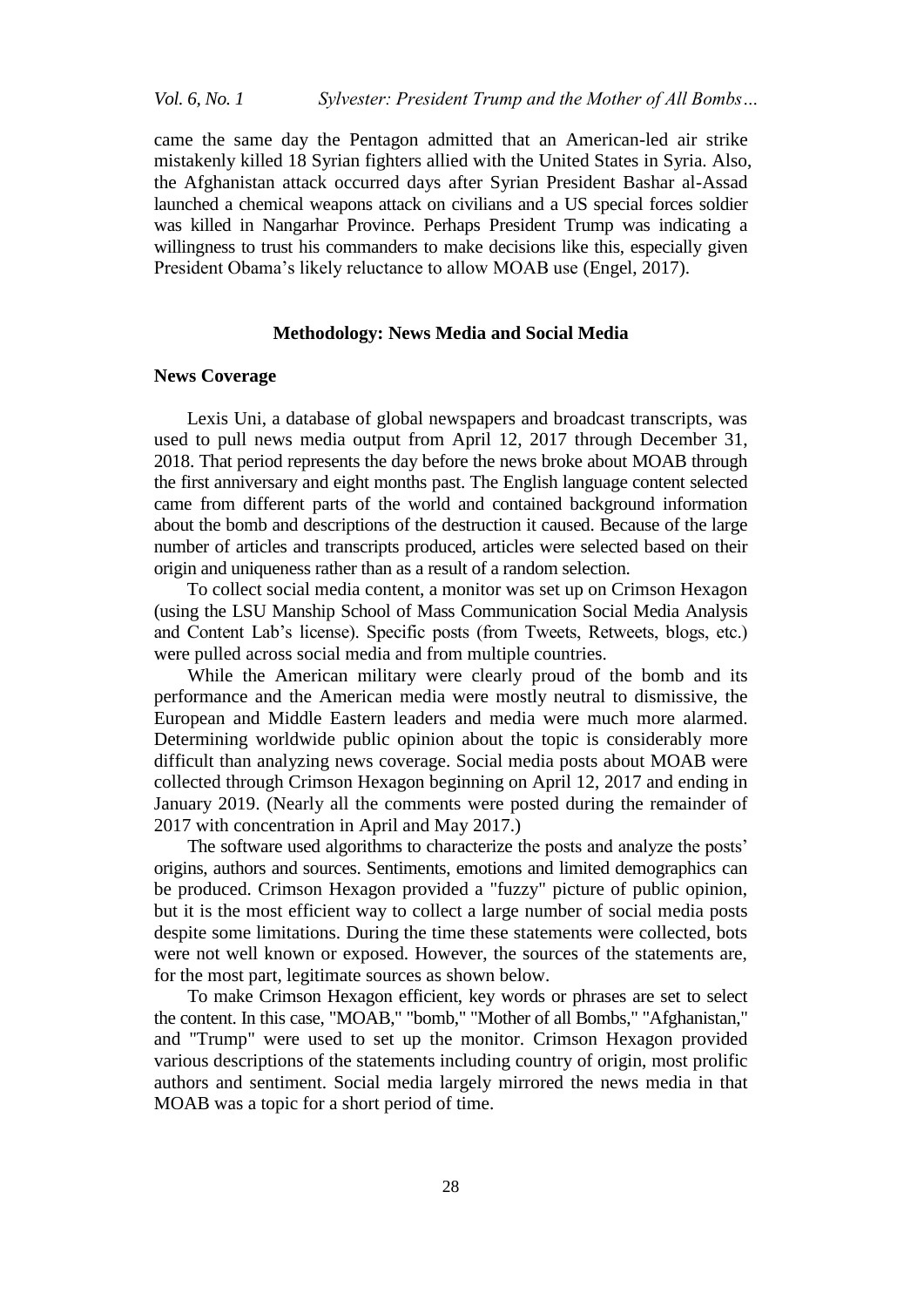A total of 64,737 posts were collect between April 12, 2017, and December 31, 2018. However, posts peaked at 46,648 on April 13 and mostly disappeared after April 24, 2017. The daily volume dwindled to five or less from then on, even on the first anniversary.

Twitter accounted for 88 percent of the posts. Forums accounted for 8 percent, and blogs accounted for 4 percent. Facebook, Reddit and comments accounted for less than 1 percent each.

A word cloud was produced to see the relationship among the key words. (See Appendix B.) Eighty-three percent of the posts used neutral language, 2 percent were rated as positive, while 15 percent were rated as negative. The overwhelming emotion expressed was fear (84 percent). Other emotions expressed included sadness (7 percent), disgust (5 percent), joy (3 percent) and surprise (1 percent). (See Appendix C.)

The United States contributed 61 percent of the posts, the most of any country. The next top countries were India (6.5 percent), United Kingdom (5.3 percent), Canada (2.5 percent) and Pakistan (2.2 percent). In all, 100 countries were represented. (See Appendix D.)

#### **Findings**

Although concern about MOAB appeared fleeting on social media and in the American news media, other adversarial government were paying attention and took the opportunity to flex some weapons muscles of their own. The top social media hosts were mostly American with insiders.foxnews.com leading the way, followed closely by apnews.com and www.cnn.com. Among the top 16 hosts are also sputniknews.com, indiatoday.intoday.in and www.independent.co.uk (Table 1).

Twitter was by far the most the top social media site with 88 percent of the captured posts originating there. Defence.pk was the only international source to be among the top five sources (Table 2).

Posts originating from CNN were the most retweeted, with Fox News as a distant second. Among the top 10 sources, two individuals appeared in the list of mostly news organizations: Piers Morgan and Brian Fraser (Table 3).

Popular hashtags focused on Afghanistan and MOAB, but #MAGA (Make America Great Again) was also among the top 10 (Table 4).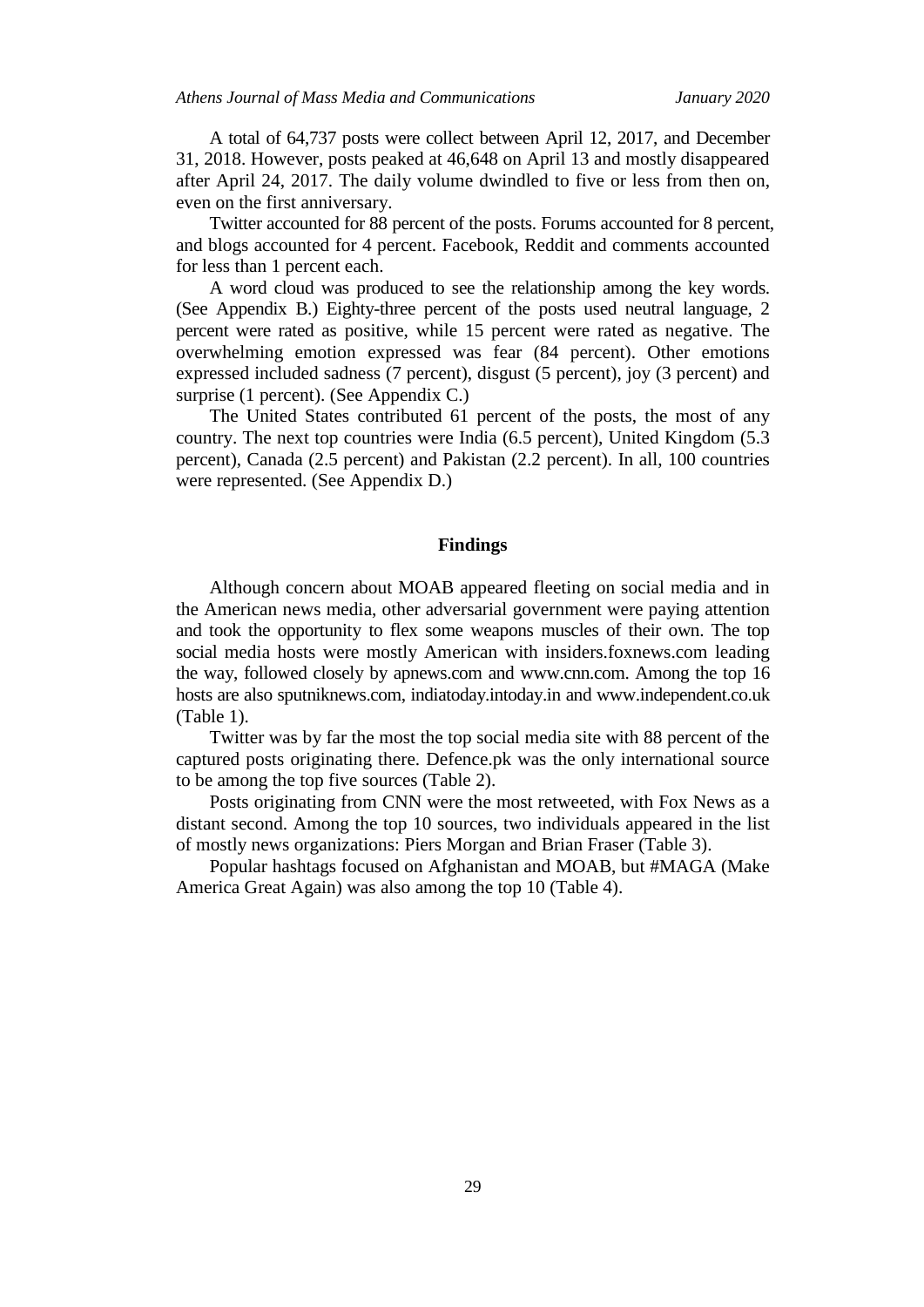| <b>Site</b>             | <b>Total Posts</b> |
|-------------------------|--------------------|
| insider.foxnews.com     | 504                |
| apnews.com              | 491                |
| www.cnn.com             | 490                |
| www.newyorker.com       | 235                |
| sputniknews.com         | 157                |
| www.nytimes.com         | 143                |
| edition.cnn.com         | 137                |
| abcnews.go.com          | 132                |
| consumercounseling.org  | 123                |
| twitter.com             | 116                |
| www.businessinsider.com | 109                |
| abc7.com                | 96                 |
| indiatoday.intoday.in   | 89                 |
| nypost.com              | 88                 |
| boingboing.net          | 87                 |
| www.independent.co.uk   | 81                 |

*Table 1*. The Top 16 Social Media Hosts

### *Table 2*. The Top Five Social Media Sites

| <b>Social Media</b> | <b>Number</b> | <b>Percent</b> |
|---------------------|---------------|----------------|
| twitter.com         | 56,743        | 88%            |
| blogspot.com        | 693           | 1%             |
| facebook.com        | 485           | ${<}1\%$       |
| defence.pk          | 387           | ${<}1\%$       |
| usmessageboard.com  | 247           | ${<}1\%$       |

## *Table 3*. The Top Ten Social Media Authors that Were Re-Tweeted

| <b>Occurrences</b> | <b>Original Author</b>            |
|--------------------|-----------------------------------|
| 17,000             | CNN (CNN)                         |
| 5,400              | FoxNews (Fox News)                |
| 3,500              | piersmorgan (Piers Morgan)        |
| 840                | bfraser747 (BRIAN FRASER)         |
| 700                | FoxNews (Fox News)                |
| 650                | Complex (Complex)                 |
| 590                | <b>FoxBusiness (FOX Business)</b> |
| 550                | ajplus $(AJ+)$                    |
| 400                | AP (The Associated Press)         |
| 370                | the daily beast (The Daily Beast) |

*Note*: Examples of the types of social media posts Crimson Hexagon collected are found in Appendix E.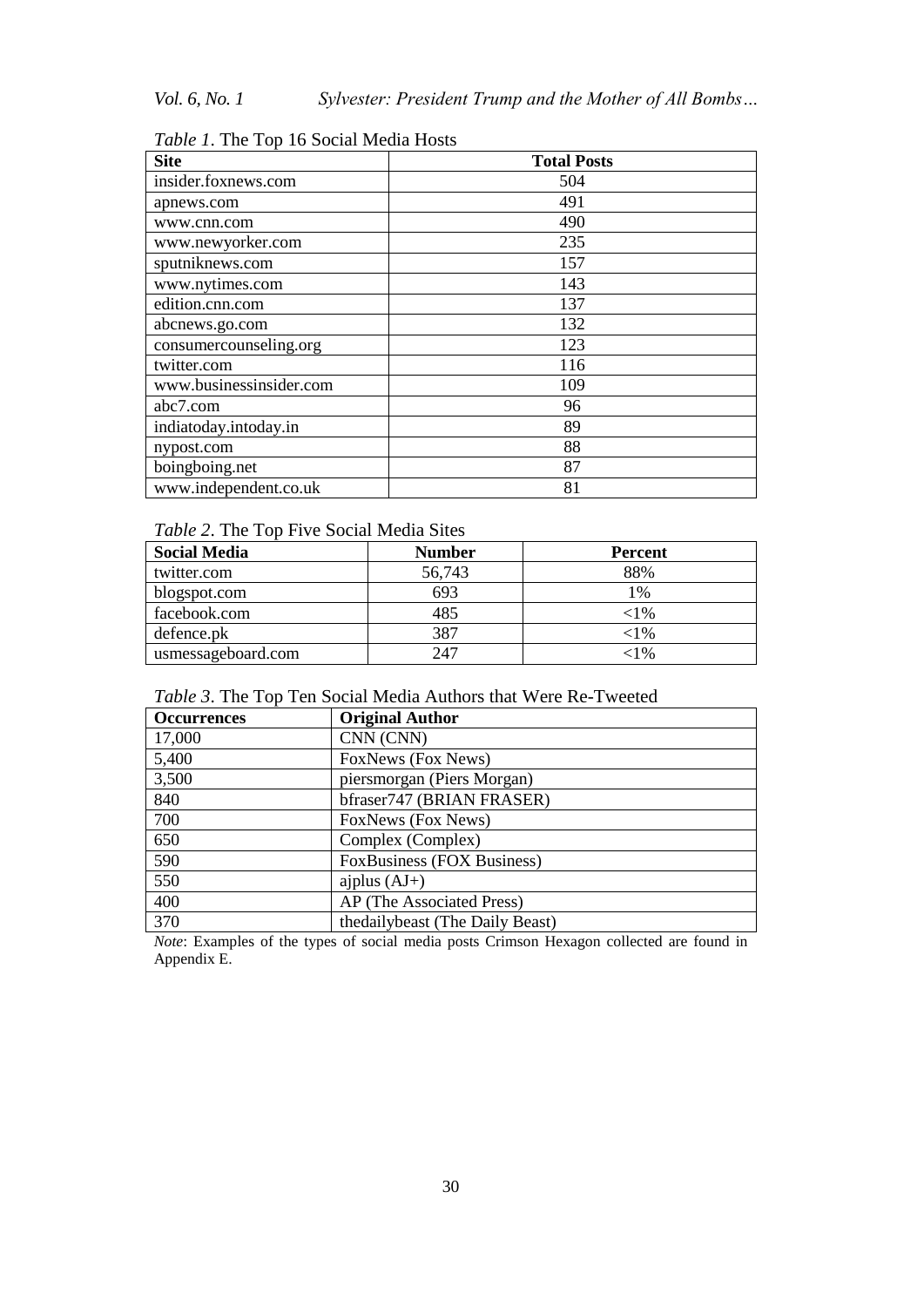| <b>Hashtags</b> | <b>Number</b> |
|-----------------|---------------|
| #Afghanistan    | 3,900         |
| #MOAB           | 2,500         |
| #BreakingNews   | 870           |
| #ISIS           | 820           |
| # Trump         | 710           |
| #BREAKING       | 620           |
| #MAGA           | 360           |
| #MOAB-          | 300           |
| #BoomShakaLaka  | 290           |
| #DC             | 260           |

*Table 4*. Top Ten Hashtags

Although no mega bombs have been used to date (September 2019), threats and weapons testing has occurred. The countries that reacted on social media provide insights into which countries were paying attention. India and Pakistan, in continuous conflict over Cashmere, were among the top posters on social media. Members of the European Union and the British Commonwealth – members of NATO – were also paying attention. Although the Afghan military was involved in the planning to drop MOAB, NATO commanders apparently were not in the decision loop. South Korea and Japan, the two countries that are under the most threat from North Korean missiles, also were among the top social media posters. Nigeria and South Africa, as well as Mexico and key Central and South America countries also had posters who expressed concern. The American news media initially offered the most basic information about MOAB, providing the history of the bomb's development but the reports lacked details about its destructive power. In fact, very little American coverage of the Afghan war was happening before MOAB was dropped. All media were too absorbed in President Trump's first 100 days, the traditional period to evaluate a new president's "honeymoon period" accomplishments, to allocate resources to foreign affairs. After MOAB was dropped, the American news media were more likely than foreign media to report support for the deployment.

European and Middle Eastern media, on the other hand, provided more graphic details about MOAB's deployment and the aftermath. They also were more mixed in reports of support and opposition to using the bomb. One of the immediate concerns after news spread about the MOAB deployment was whether a new arms race would ensue. Rather than having fears only about nuclear proliferation, critics now were concerned about mega smart bomb proliferation. Recent evidence exists that such fears are warranted. The DoD has admitted that MOAB has competition. On September 11, 2007, the Russian military announced it had tested the "Father of all Bombs," the world's most powerful non-nuclear air-delivered munition. According to the DoD and globalsecurity.org, "The Russians claim it is four times more powerful than the MOAB, even thought it technically has fewer explosive in it (7.8 tons compared with the MOAB's 8 tons). The FOAB is said to use more efficient explosives, yielding the equivalent of 44 tons of TNT with a blast radius of 300 meters – double that of the MOAB (Collins, 2017)."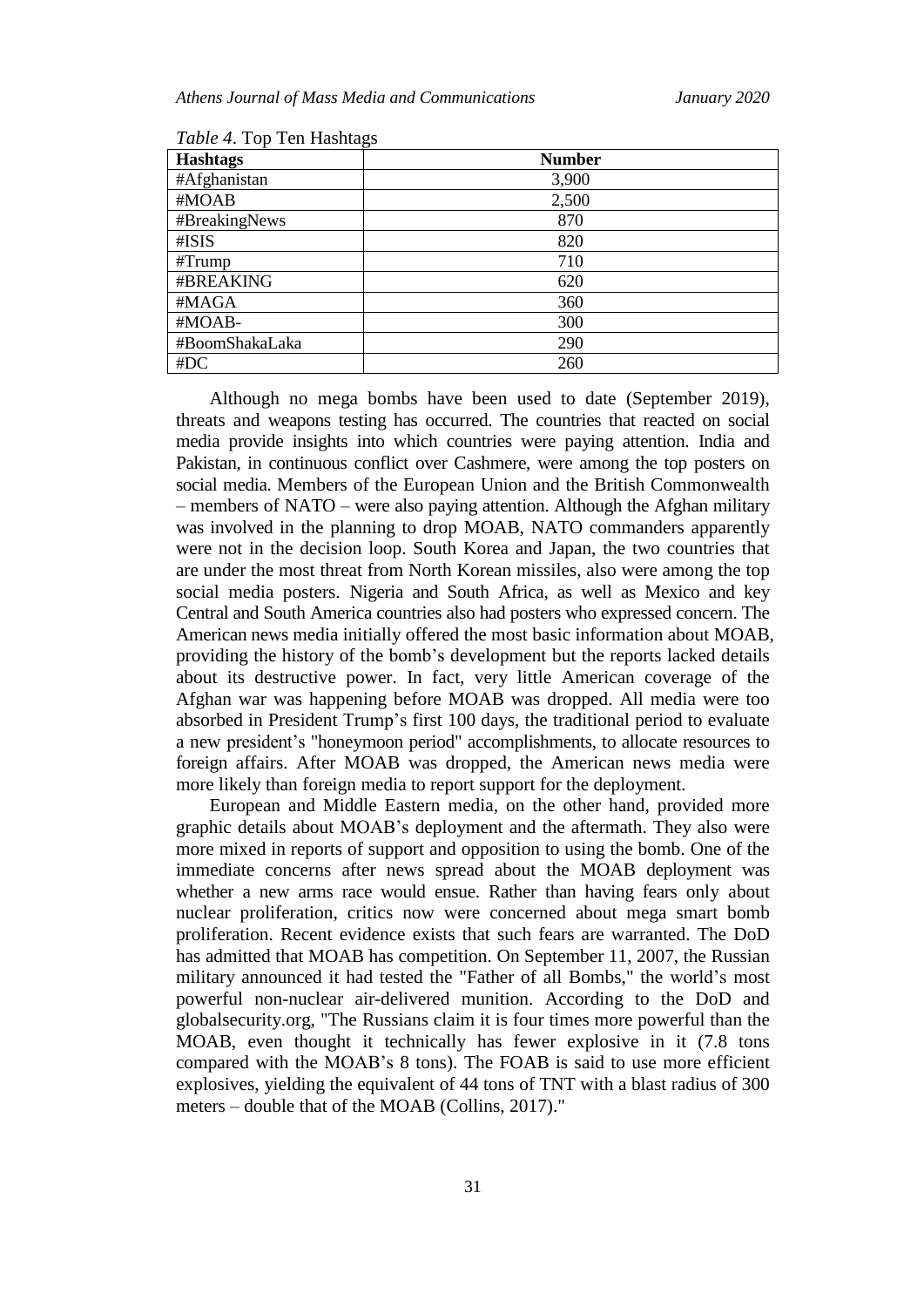As of early January 2018, China entered the fray. Using social media, the official Xinhua news agency described its bomb, calling it the "Chinese version of the 'Mother of all Bombs'." It was dropped by a Chinese H-6K bomber. The Chinese bomb was between 16 and 20 feet but weighs less than the American version. Still military analyst Wei Dongxu reportedly claimed that the explosion produced would easily wipe out land fortifications ("China tests," 2019).

In a 2017 article in *The Defence Journal*, Taiqeer Jissaom Sargama painted a bleak picture of the current state of world armaments. He posited that post 9/11 the United State not only "overstretched its military muscles" but also "introduced aggression in its foreign policy." Introducing MOAB in the US conventional military strategy has ushered in a new era of military confrontation among traditional Cold War competitors. At the top of this new food chain are the United States, the Russians and the Chinese, all of whom have developed powerful nonnuclear bombs. The next tier is comprised of Israel, Iran, India and Pakistan. Further, Sargama predicts that these seven "players" will not be in isolation but rather will form alliances of the United States and Israel, Russia and Iran, with China and Pakistan the most likely to woo India (Sargana, 2017).

February and March 2019 have shown additional signs that weapon deployment have increased. A suicide bombing in Pulwama, Kashmir in February left 40 Indian paramilitary personnel dead and stirred long-standing tensions between India and Pakistan. The Indian Air Force launched a retaliatory strike against a terrorist training camp in Balakot. Pakistan responded with a strike; and in a subsequent dogfight, an Indian aircraft was shot down and the pilot was captured. Tensions eased somewhat when the pilot was released. Both India and Pakistan have nuclear weapons (Rao, 2019).

In March two rockets reached Tel Aviv for the first time since 2014. *The New York Times* reported that the rockets were fired from the Gaza Strip, and Israel blamed Hamas, the Islamic militant group that controls Gaza, although Israeli military officials said the rockets were launched "by mistake" (Halbfinger, 2019). On the other hand, Al Jazeera's English language website, reported the story somewhat differently. Israel, Al Jazeera said, launched air attacks on Gaza after rockets were "allegedly fired near Tel Aviv" and that the Israeli military had claimed in a Twitter post that 100 Hamas targets in Gaza were hit (Al Jazeera, 2019). The area of agreement between the two sources was that tensions are escalating once again.

The failed second summit between President Trump and North Korea's Kim Jong-un on February 27-28, 2019, also signaled a dangerous escalation involving the United States, South Korea and Japan. *The Guardian* reported that the two sides disagreed as to why the summit failed. President Trump said that North Korea wanted sanctions lifted without a complete denuclearization, while North Korean foreign minister, Ri Yong Ho, said Pyongyang had only demanded partial sanctions relief in return for closing Yongbyon, the major nuclear facility. He said the United States had "wasted an opportunity that 'may not come again'" and Pyongyang's position would not change (Borger, 2019). In March North Korea threatened to break off further negotiations with the United States and resume missile and nuclear testing (Paris, 2019). Further, *CNN* reported that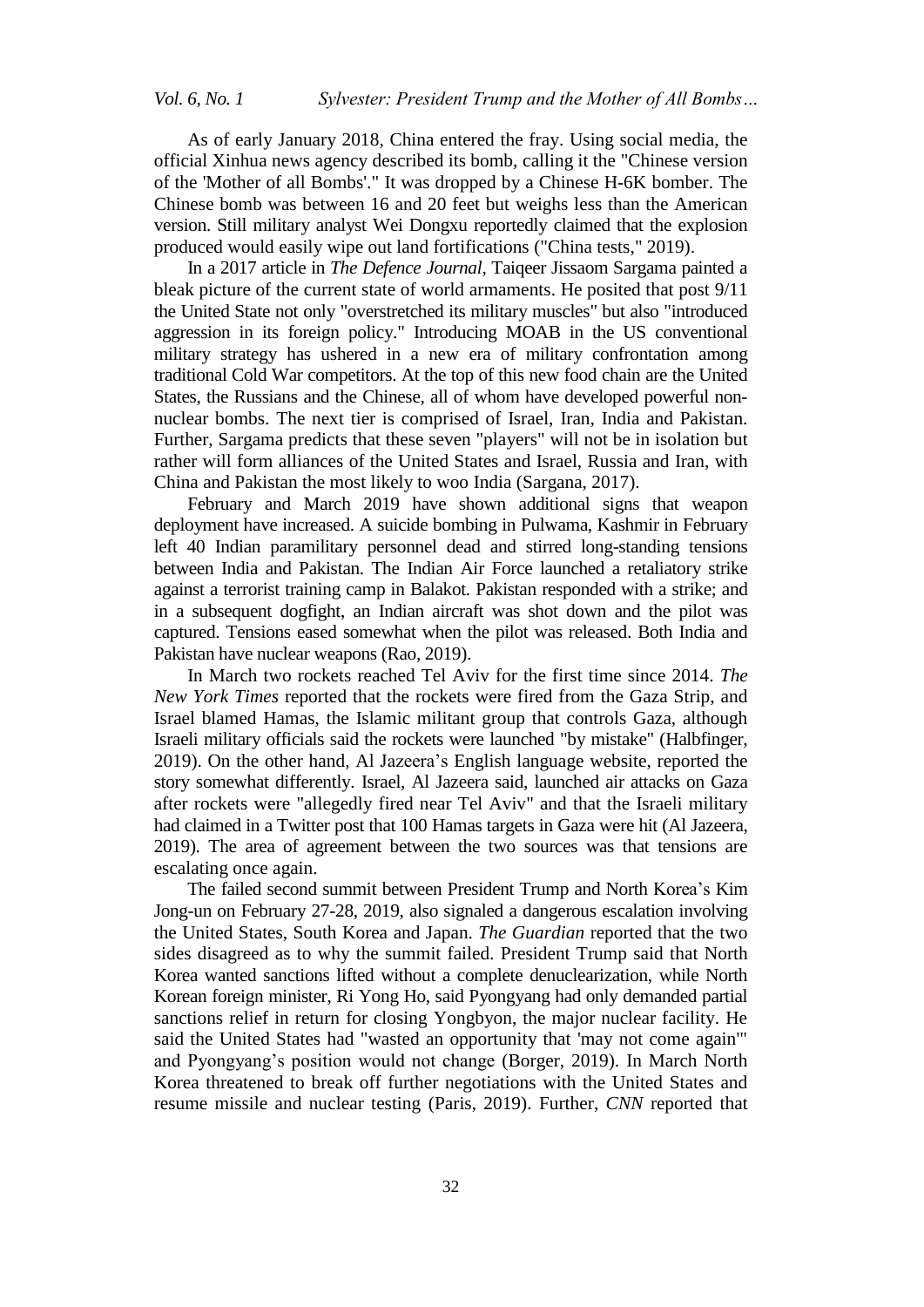satellite images appear to show that North Korea has begun rebuilding a portion of a facility previously used to test long-range missile engines even though President Trump has said the United States and South Korea would not resume joint military operations (Berlinger, 2019).

Following the Trump administration's announcement in May 2019 that the United States would sell weapons to Saudi Arabia, the United Arab Emirates and Jordan as well as deploying about 1,500 additional troops to the Middle East to challenge Iran, the rhetoric escalated to a new degree. Iranian Gen. Moreza Qorbani threatened the 10 US ships that had already deployed to the Mediterranean, saying, "If they commit the slightest stupidity, we will send these ships to the bottom of the sea along with their crew and planes using two missiles or two new secret weapons" (Karasz, 2019).

President Trump seemed at odds with his former national security adviser, John R. Bolton, label by many US media as a "hard-liner" or "hawk" who wants a regime change in Iran. President Trump pulled out of the Obama-era agreement with Iran to restrict nuclear weapon development in May 2018 because he did not think the agreement was strong enough. While visiting Japanese Prime Minster Shinzo Abe on May 27, 2019, Trump insisted, "We're not looking for regime change. I want to make that clear. We're looking for no nuclear weapons" (Kranish, 2019).

#### **Discussion**

The United States' deployment of MOAB never reached the level of concern that dropping the nuclear bombs Fat Man and Little Boy on Hiroshima and Nagasaki produced. Perhaps labeling it as non-nuclear dispelled long-lasting fear. MOAB also was perhaps the perfect weapon for the Afghanistan caves and tunnels that were shielding soldiers who were label as terrorists. The concussive nature of MOAB also worked more efficiently than traditional bombs to collapse the tunnels and kill the enemy without endangering American and Afghan soldiers.

Either the US military kept MOAB's transfer to Afghanistan a secret or journalists who cover the military agreed not to report it. No hints surfaced that the bomb might be used in Afghanistan for either political or military purposes.

Perhaps the most important part of the story is that no civilian casualties were reported from the action. If this is true, it likely was because the villagers in the area were warned repeatedly to leave. A few civilians who remained obviously did see the building damage that was done – but apparently news agencies and Afghan government officials were denied access to the area, limiting damage and civilian casualty assessments.

The American media covered the bombing but gave few details as to the aftermath. Gone are the days when American media have bureaus spread around the world – particularly in the Middle East – to provide ongoing, in depth reporting. The cost has become prohibitive as media revenues declined and as protecting journalists from kidnappers and combat situations became more difficult and expensive.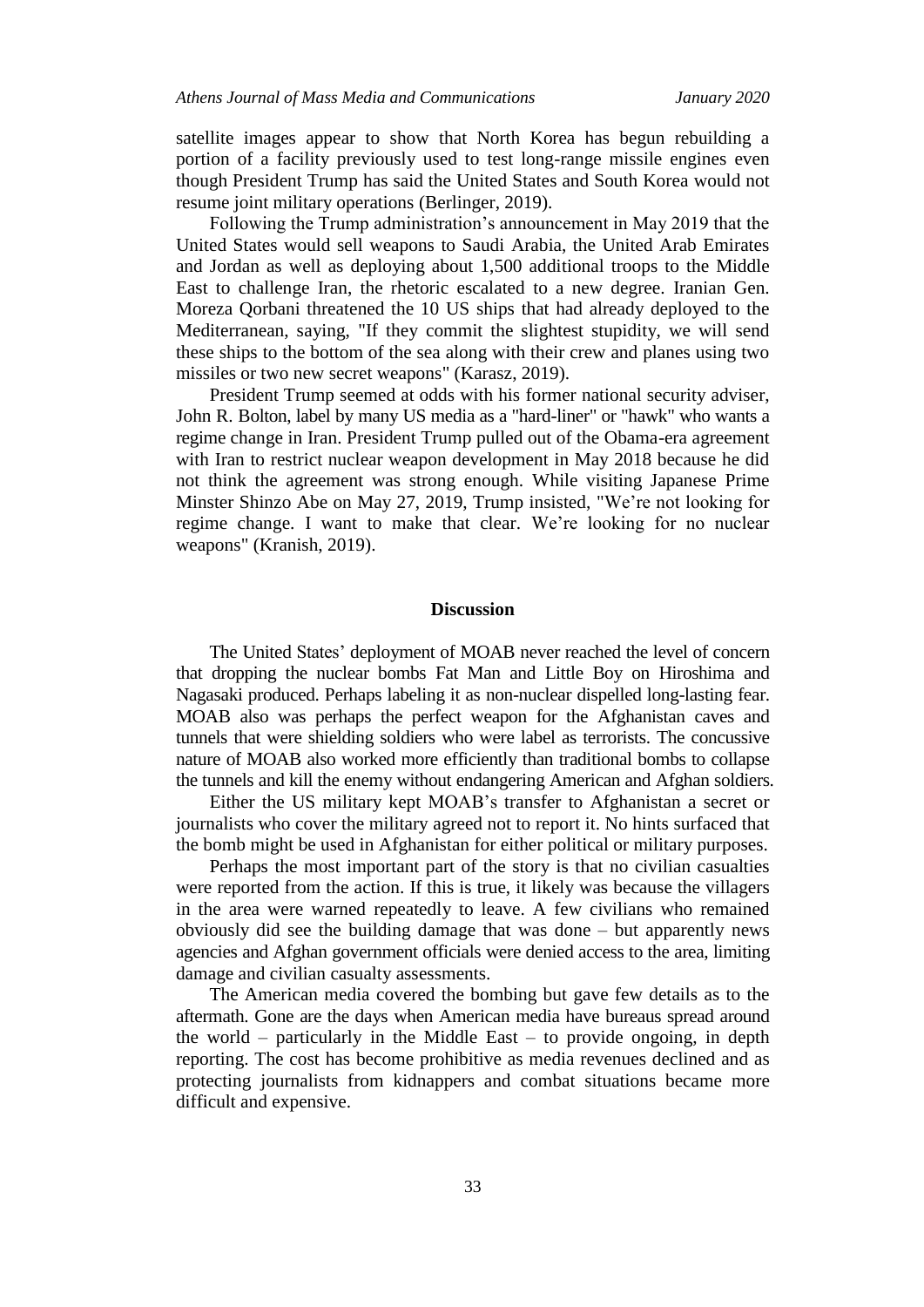The American media have also been completely absorbed with the Trump presidency and the investigations into Russian interference in the 2016 election. Perhaps because President Trump has not mentioned MOAB since the bombing and did not take credit for dropping it, the media stopped paying attention. Did the president authorize the bomb, or did he see how to capitalize on it to deliberately threaten North Korea? Iran? Russia? China? Why then, has he said he is pulling troops out of Syria and hinted at also abandoning Afghanistan? Is he oblivious to the new arms race that has begun? Or, has he talked with Vladimir Putin and Xi Jinping about it?

The European and Middle Eastern media are not oblivious. But, although they did a much more in-depth job of covering the bombing, the event has largely faded without tracing links to the many renewed conflicts in various parts of the world. They have done a better job than the American media of reporting on the Russian and Chinese bombs and have been more aware of the changes in the American foreign policy than domestic media appear to be.

#### **Conclusion**

The void in coverage has left many unanswered questions. The speculation is that the United States has at least 20 MOABs in its arsenal, but no official number has been reported. Neither do we know whether MOABS are in the Middle East with US troops. The Nation reported on February 6, 2018, that the United States has eclipsed the GBU-43/B with an even larger non-nuclear weapon, the 30,000-pound GBU-57 Massive Ordnance Penetrator (MOP), dubbed by some the "father of all bombs" to distinguish it from the MOAB. The publication reported (without an identified source) that the FOAB was first prepared to bomb Iranian nuclear facilities but that it now was to be available to prevent North Korea from creating an intercontinental ballistic missile (ICBM) capable of delivering nuclear warheads to the continental United States (Klare, 2018). Was it a bluff or did the military intend to use it? Did it cause Kim Jong-un to stop the development of his delivery system or even of his nuclear weapons? North Korea's threat to the United States largely faded from the news until the failed Vietnam summit between the two leaders. Has the adversarial relationship eased or is this just the lull before a much bigger and deadlier confrontation?

Leaders in Europe, Asia and the Middle East know this is not the true end of this story. They remember, if the US media do not, that the United States to date is the only country in the world to deploy both nuclear bombs and MOAB.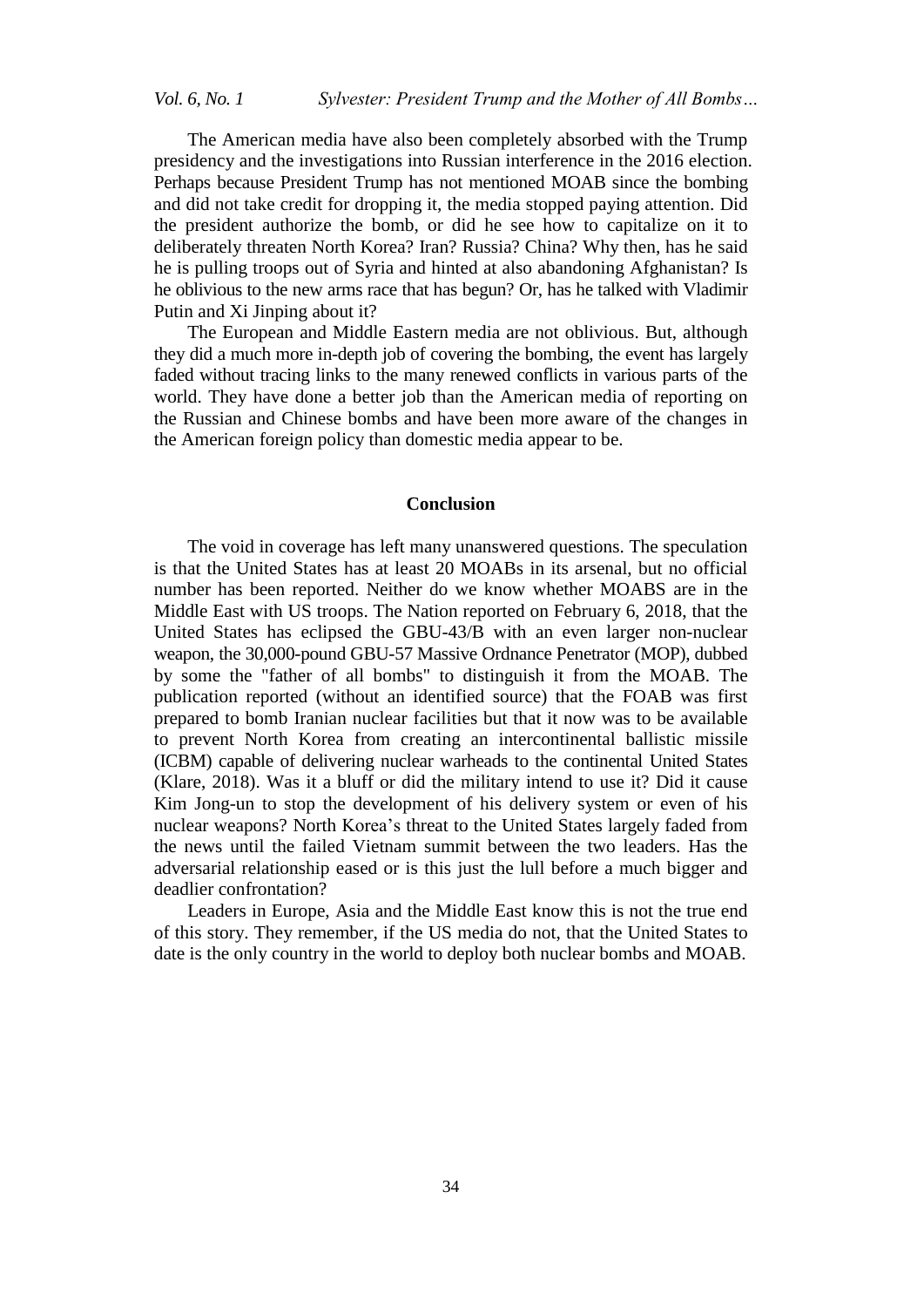

*Source*: Department of Defense.



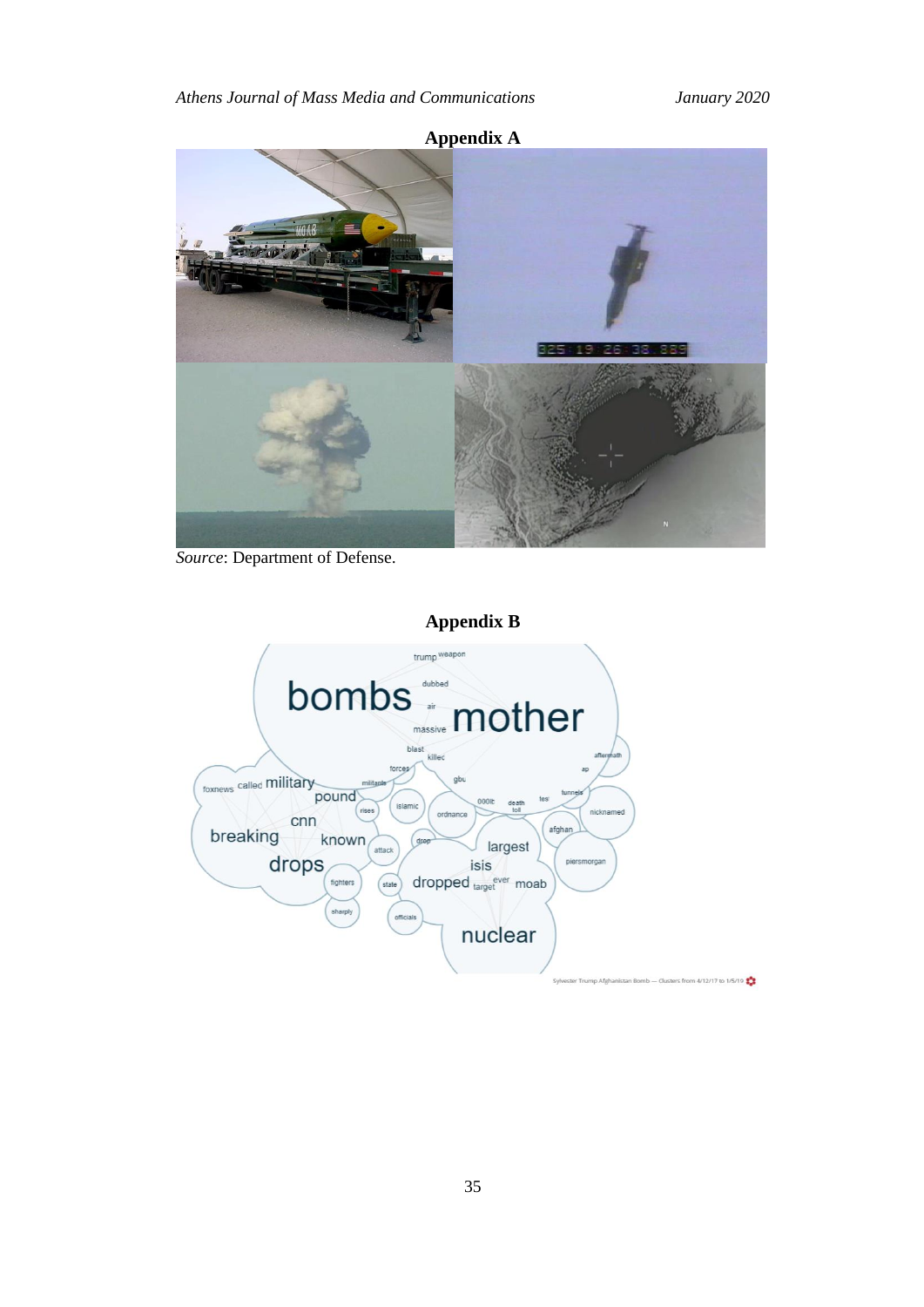

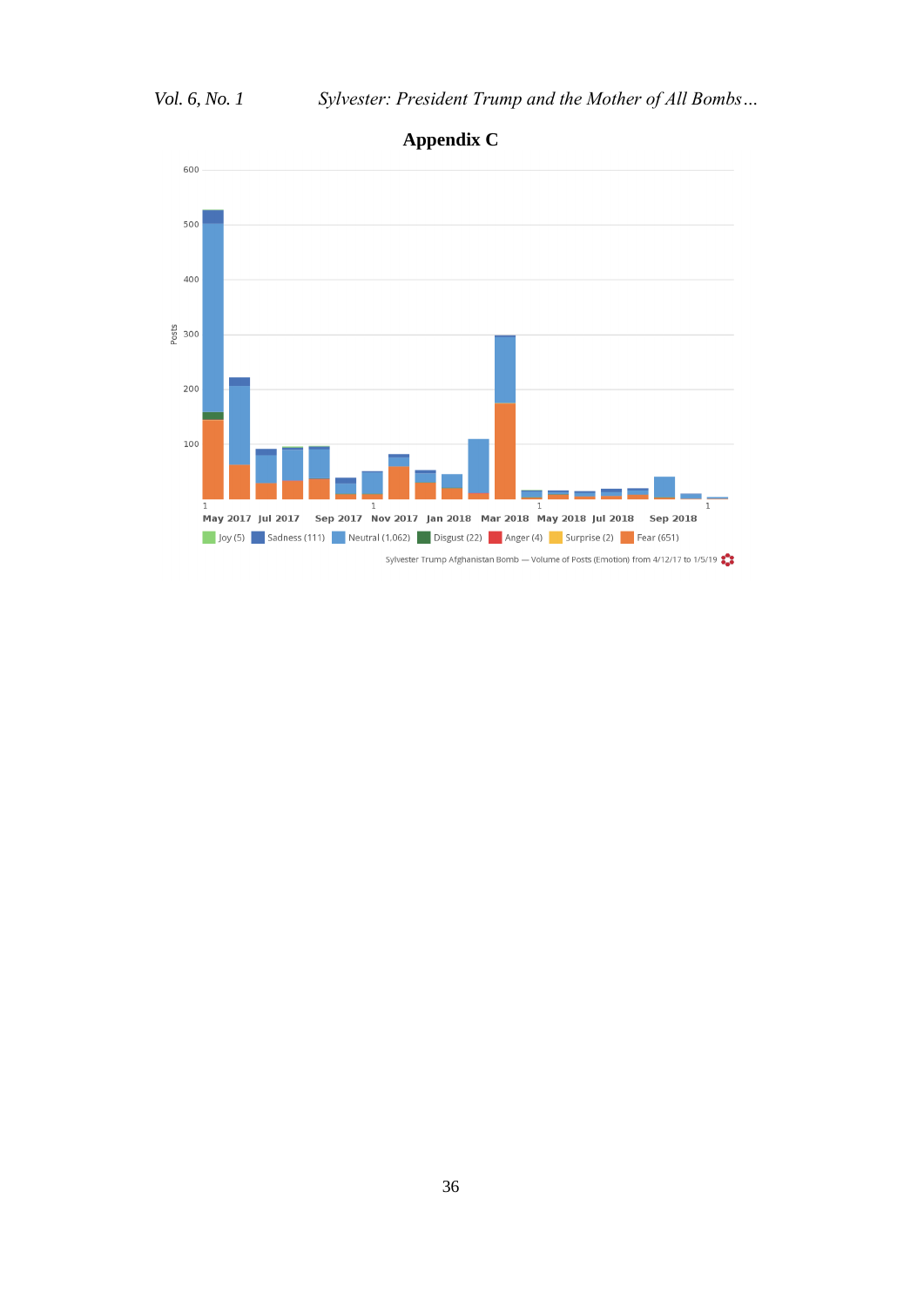*Athens Journal of Mass Media and Communications January 2020*

|                |                                 | <b>Appendix D</b> |            |  |
|----------------|---------------------------------|-------------------|------------|--|
| #              | Country                         | <b>Posts</b>      | % of total |  |
| $\mathbf{1}$   | <b>United States of America</b> | 27140             | 61.22%     |  |
| $\overline{2}$ | India                           | 2901              | 6.54%      |  |
| 3              | <b>United Kingdom</b>           | 2367              | 5.34%      |  |
| 4              | Canada                          | 1090              | 2.46%      |  |
| 5              | Pakistan                        | 959               | 2.16%      |  |
| 6              | Nigeria                         | 651               | 1.47%      |  |
| 7              | Indonesia                       | 580               | 1.31%      |  |
| 8              | Japan                           | 491               | 1.11%      |  |
| 9              | <b>Brazil</b>                   | 451               | 1.02%      |  |
| 10             | Mexico                          | 415               | 0.94%      |  |
| 11             | South Africa                    | 399               | 0.90%      |  |
| 12             | Australia                       | 389               | 0.88%      |  |
| 13             | Thailand                        | 387               | 0.87%      |  |
| 14             | South Korea                     | 382               | 0.86%      |  |
| 15             | Spain                           | 365               | 0.82%      |  |
| 16             | France                          | 292               | 0.66%      |  |
| 17             | Kenya                           | 289               | 0.65%      |  |
| 18             | Singapore                       | 256               | 0.58%      |  |
| 19             | Germany                         | 254               | 0.57%      |  |
| 20             | Malaysia                        | 228               | 0.51%      |  |
| 21             | Sweden                          | 211               | 0.48%      |  |
| 22             | Netherlands                     | 202               | 0.46%      |  |
| 23             | Philippines                     | 188               | 0.42%      |  |
| 24             | Russia                          | 173               | 0.39%      |  |
| 25             | Italy                           | 164               | 0.37%      |  |
| 26             | Ireland                         | 156               | 0.35%      |  |
| 27             | Venezuela                       | 146               | 0.33%      |  |
| 28             | Chile                           | 130               | 0.29%      |  |
| 29             | Colombia                        | 122               | 0.28%      |  |
| 30             | Saudi Arabia                    | 121               | 0.27%      |  |
| 31             | Argentina                       | 110               | 0.25%      |  |
| 32             | Turkey                          | 107               | 0.24%      |  |
| 33             | Afghanistan                     | 105               | 0.24%      |  |
| 34             | Belgium                         | 103               | 0.23%      |  |
| 35             | <b>United Arab Emirates</b>     | 99                | 0.22%      |  |
| 36             | Ghana                           | 80                | 0.18%      |  |
| 37             | China                           | 77                | 0.17%      |  |
| 38             | Puerto Rico                     | 76                | 0.17%      |  |
| 39             | Egypt                           | 74                | 0.17%      |  |
| 40             | Jamaica                         | 65                | 0.15%      |  |
| 41             | Vietnam                         | 63                | 0.14%      |  |
| 42             | Ukraine                         | 54                | 0.12%      |  |
| 43             | Ecuador                         | 52                | 0.12%      |  |
| 44             | Israel                          | 50                | 0.11%      |  |
| 45             | Austria                         | 49                | 0.11%      |  |
| 46             | Portugal                        | 48                | 0.11%      |  |
| 47             | Norway                          | 48                | 0.11%      |  |
| 48             | Republic of Serbia              | 46                | 0.10%      |  |
| 49             | Panama                          | 45                | 0.10%      |  |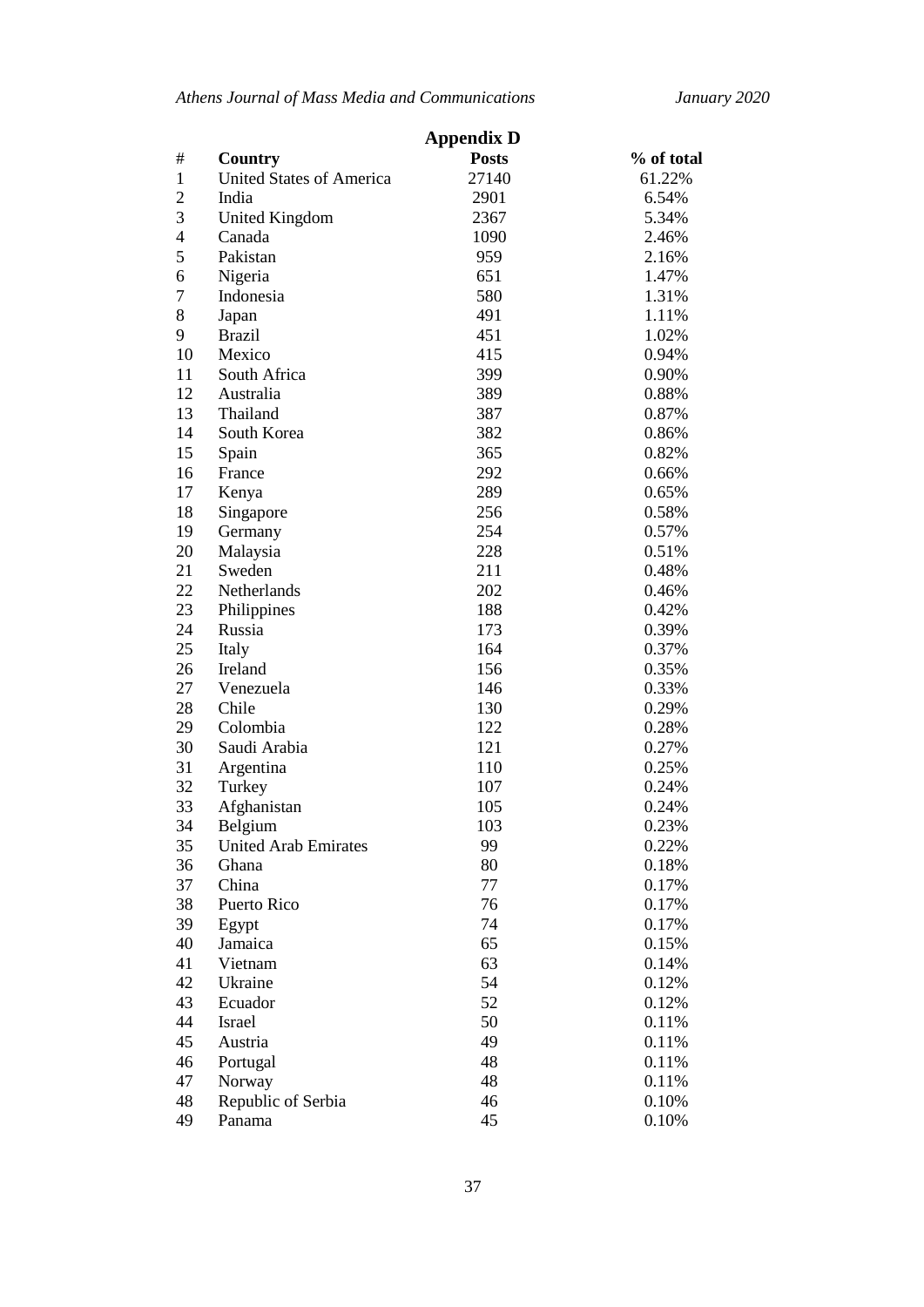| 50  | New Zealand                 | 43             | 0.10% |
|-----|-----------------------------|----------------|-------|
| 51  | Switzerland                 | 39             | 0.09% |
| 52  | Peru                        | 39             | 0.09% |
| 53  | Costa Rica                  | 37             | 0.08% |
| 54  | Trinidad and Tobago         | 32             | 0.07% |
| 55  | Denmark                     | 31             | 0.07% |
| 56  | Lebanon                     | 30             | 0.07% |
| 57  | Dominican Republic          | 29             | 0.07% |
| 58  | Hong Kong S.A.R.            | 29             | 0.07% |
| 59  | Sri Lanka                   | 27             | 0.06% |
| 60  | Czech Republic              | 27             | 0.06% |
| 61  | Maldives                    | 27             | 0.06% |
| 62  | Zimbabwe                    | 24             | 0.05% |
| 63  | Nepal                       | 24             | 0.05% |
| 64  | Guatemala                   | 24             | 0.05% |
| 65  | Uganda                      | 24             | 0.05% |
| 66  | Finland                     | 23             | 0.05% |
| 67  | Poland                      | 22             | 0.05% |
| 68  | United Republic of Tanzania | 22             | 0.05% |
| 69  | Paraguay                    | 22             | 0.05% |
| 70  | Greece                      | 20             | 0.05% |
| 71  | El Salvador                 | 19             | 0.04% |
| 72  | Romania                     | 18             | 0.04% |
| 73  | Mongolia                    | 17             | 0.04% |
| 74  | Hungary                     | 17             | 0.04% |
| 75  | Iran                        | 16             | 0.04% |
| 76  | Kuwait                      | 16             | 0.04% |
| 77  | Jordan                      | 16             | 0.04% |
| 78  | Qatar                       | 15             | 0.03% |
| 79  | <b>Barbados</b>             | 15             | 0.03% |
| 80  | Iraq                        | 13             | 0.03% |
| 81  | Somalia                     | 13             | 0.03% |
| 82  | Palestine                   | 12             | 0.03% |
| 83  | Azerbaijan                  | 12             | 0.03% |
| 84  | Latvia                      | 12             | 0.03% |
| 85  | Uruguay                     | 11             | 0.02% |
| 86  | Saint Lucia                 | 11             | 0.02% |
| 87  | Yemen                       | 10             | 0.02% |
| 88  | Malawi                      | 10             | 0.02% |
| 89  | Iceland                     | 9              | 0.02% |
| 90  | Syria                       | 9              | 0.02% |
| 91  | The Bahamas                 | 9              | 0.02% |
| 92  | Bahrain                     | 8              | 0.02% |
| 93  | Tuvalu                      | 8              | 0.02% |
| 94  | Honduras                    | 8              | 0.02% |
| 95  | <b>Botswana</b>             | $\overline{7}$ | 0.02% |
| 96  | Bangladesh                  | $\tau$         | 0.02% |
| 97  | Myanmar                     | 6              | 0.01% |
| 98  | Isle of Man                 | 6              | 0.01% |
| 99  | Malta                       | 5              | 0.01% |
| 100 | Montenegro                  | 5              | 0.01% |
|     |                             |                |       |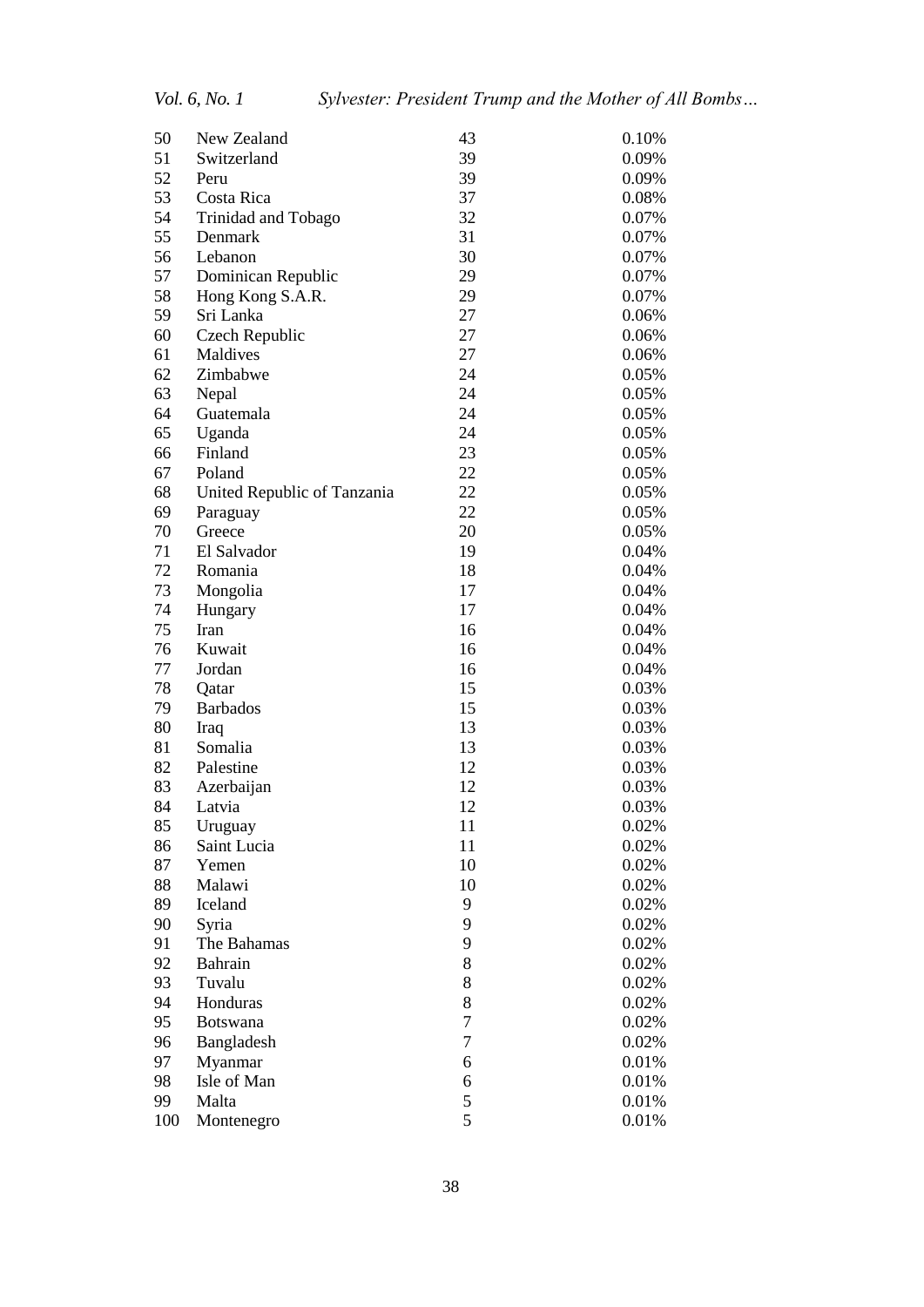#### **Appendix E**

(Examples of Crimson Hexagon Comments)

RT @Complex U.S. military drops 21,600 pound bomb—known as the "mother of all bombs"—in Afghanistan: https://t.co/hVRwqoNNgz https://t.co/BmVFZ3870P

RT @CNN BREAKING: US military drops 21,000-pound non-nuclear bomb -- known as the "mother of all bombs" — in Afghanistan https://t.co/EOji2tjxzi https://t.co/VlQNjTRnqa

Another Promise Kept: Trump 'Bombs the Sh<sup>\*t</sup>' Out of ISIS - Drops 'Mother of All Bombs' on ISIS in Afghanistan https://t.co/x9Ad6SOS8o

RT @CNN BREAKING: US military drops 21,000-pound non-nuclear bomb -- known as the "mother of all bombs" — in Afghanistan https://t.co/EOji2tjxzi https://t.co/VlQNjTRnqa

RT @foxnewsalert 'MOTHER OF ALL BOMBS': US drops massive bomb in Afghanistan https://t.co/ZCwe3oy1mG

RT @CNN BREAKING: US military drops 21,000-pound non-nuclear bomb -- known as the "mother of all bombs" — in Afghanistan https://t.co/EOji2tjxzi https://t.co/VlQNjTRnqa

RT @FrancoandMarco The Mother of all Bombs. The perfect distraction from Chump's endless media embarrassments. Bomb an insignificant target in Afghanistan https://t.co/ LpNZBe9tuz

RT @LawyerRogelio WTF R WE GOING 2 BOMB OUR WAY? US drops 'mother of all bombs' in Afghanistan, largest non-nuclear weapon - https://t.co/6aCAl0DcBc via @ABC

http://www.independent.co.uk/news/world/americas/gbu-43b-mother-of-all-bombs-

massive-ordnance-air-blast-afghanistan-isis-a7682996.html Quote: The US has dropped the largest non-nuclear bomb in the countrys arsenal on an area of eastern Afghanistan known to be populated by Islamic State militants. The Pentagon said the strike was the first time the 21,000lb weapon had been used in combat operations. A spokesperson for the US Department of Defence confirmed to The Independent that a MC-130 aircraft dropped a GBU-43 bomb at 7pm local time. The weapon is known in the US Air Force by its nickname MOAB, or "mother of all bombs". MOAB stands for massive ordinance air blast. ====================::==================== Normally I am against bombing other countries, though I make an exception for ISIS. I've heard

tragically little up until now about ISIS setting up operations in Afghanistan, though.

RT @bfraser747  $\square \square \square$  BREAKING N WS "U.S. drops largest non-nuclear bomb in Afghanistan; called "mother of all bombs" ~ VIA @FoxNews https:/ t.co/lbs NIte09 https://t.co/APriBhYrJc

Afghanistan: US defends dropping 'mother of all bombs' #CongressionalAppr val? #Trumpinator @HRH\_Sir\_Loin https://t.co/ls7AhvF6GM

RT @AP Death toll in Afghanistan from "mother of all bombs" rises sharply. https://t.co/lKFYIl3oFU

36 ISIS fighters killed by US 'mother of all bombs' https://t.co/byywmNCQvi

RT @piersmorgan BREAKING: US just dropped largest ever non-nuclear bomb on ISIS target in Afghanistan. A 21,000lb weapon dubbed 'Mother of all Bombs' - CNN.

Mother Of All Bombs- US Drops Largest Non-Nuclear Bomb In Afghanistan - YouTube https://t.co/BB05683Sqb

'Right weapon for right target': Top US commander defends use of 'mother of all bombs' https://t.co/Cgue1e7zfJ

RT @BNONews U.S. DROPS MASSIVE BOMB - Target: ISIS tunnel complex - Eastern Afghanistan - GBU-43 bomb (11 tons TNT) - AKA: MOAB/Mother of all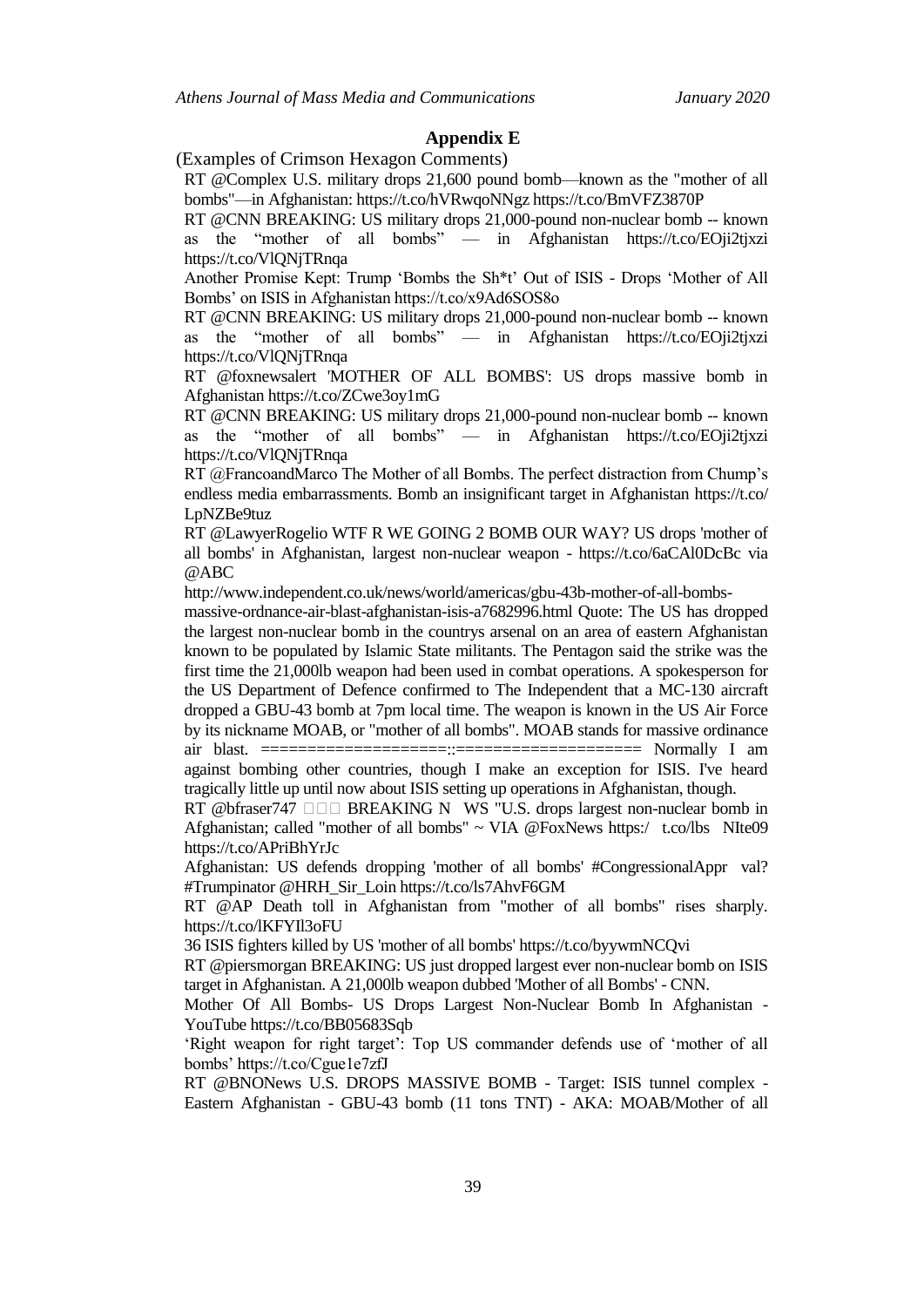Bombs

RT @CNN BREAKING: US military drops 21,000-pound non-nuclear bomb -- known as the "mother of all bombs" — in Afghanistan https://t.co/EOji2tjxzi https://t.co/VlQNjTRnqa

RT @CNN BREAKING: US military drops 21,000-pound non-nuclear bomb -- known as the "mother of all bombs" — in Afghanistan https://t.co/EOji2tjxzi https://t.co/VlQNjTRnqa

RT @RT\_com Internet erupts as Trump drops 21,000-pounds 'Mother of All Bombs' on #Afghanistan https://t.co/8BLNu7FN3r #MOABBomb https://t.co/EOtC02pgAG

"We have been waiting months to use it," said an official in Afghanistan on the use of the "Mother of All Bombs" https://t.co/r0v1H33xiP

RT @AdityaRajKaul #BREAKING: US drops largest non-nuclear GBU-43/B Massive Ordnance Air Blast Bomb (mother of all bombs) on #ISIS hideout in #Afghanistan.

RT @CNN BREAKING: US military drops 21,000-pound non-nuclear bomb -- known as the "mother of all bombs" — in Afghanistan https://t.co/EOji2tjxzi https://t.co/VlQNjTRnqa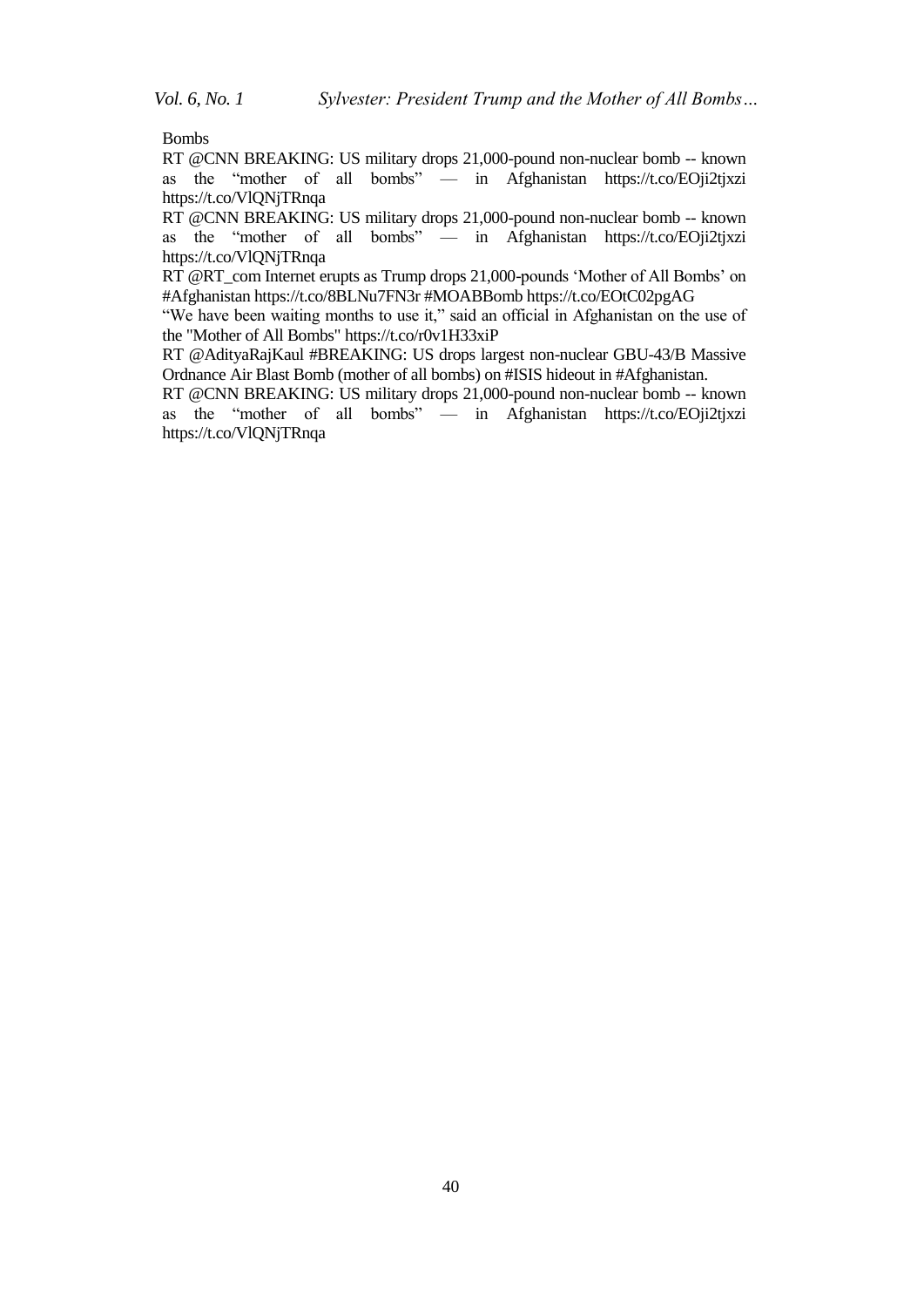#### References

- Abadi, M. (2017, April 13). The phrase "mother of all bombs" has a long history in the Middle Ease. *The Business Insider*. Retrieved from https://ces.to/H7zqK, Nexis Uni.
- Al Jazeera. (2019, March 15). *Israel launches Gaza air attacks after rockets fired at Tel Aviv*. Retrieved from https://ces.to/jBMxuK.
- Berlinger, J. (2019, March 6). *Satellite images show activity at North Korean missile site, analysts say*. Retrieved from https://ces.to/OPPFBG.
- Borger, J. (2019, March 1). *Vietnam summit: North Korea and US offer differing reasons for failure of talks*. Retrieved from https://ces.to/LqFud7.
- Burns, R. (2017, April 14). Officials: No need for Trump᾽s approval to use massive bomb. *Associated Press*. Retrieved from https://ces.to/s7Lffz.
- CBS Interactive, Inc. (2017, April 4). *US drops "mother of all bombs" in Afghanistan, marking weapon᾽s first use*. Retrieved from https://ces.to/M53Gdo.
- China tests its own "Mother of All Bombs". (2019, January 4). *Tribune.com.* Retrieved from https://ces.to/LZY0kQ, Nexis Uni.
- Collins, S. (2017, April 14). What to Know About the GBU-43/B, "Mother of All Bombs". *DoD News, Defense Media Activity*. Washington, D.C.: US Department of Defense.
- Cooper, H., and Marshal, M. (2017, April 13). US Drops "Mother of All Bombs" on ISIS Caves in Afghanistan. *New York Times*. Retrieved from https://ces.to/67Jh0O.
- Corera, G. (2011, July 21). Bin Laden's Tora Bora escape, just months after 9/11. *BBC News*. Retrieved from https://ces.to/7ogvpE.
- DAILYMAIL.COM REPORTER. (2017, April 14). How the Mother of All Bombs kills people. *Daily Mail*. Retrieved from https://ces.to/YzH3fN.
- Downie, J. (2016, May 5). Obama's drone war is a shameful part of his legacy. *The Washington Post.* Retrieved from https://ces.to/DGMvhN.
- Engel, P. (2017, April 14). Spicer on dropping "mother of all bombs": The US "takes the fight against ISIS very seriously". *The Business Insider.* Retrieved from https://ces.to/Vx1YIO, Nexis Uni.
- Gabriel, M. N. (2017, April 13). *"Mother of All Bombs" was developed at Florida base*. Retrieved from https://ces.to/5yqNN3.
- Hains, T. (2017, April 13). Trump on MOAB: I've Given The Military "Total Authorization," "That᾽s Why They᾽ve Been So Successful Lately." *Real Clear Politics*. Retrieved from https://ces.to/6ZtHUr.
- Halbfinger, D. M. (2019, March 14). Rockets Fired on Tel Aviv; Israel Retaliates With Strikes on Gaza. *New York Times*, p. A7. Retrieved from https://ces.to/Np4Q0I.
- Hamdard, A. (2017, April 17) MOAB attack was a right action, says Abdullah. *Pajhwok Afghan News English*. Retrieved from https://ces.to/YhyU2r, Nexis Uni.
- Karasz, P. (2019, March 14). Iran Slams US After Middle East Troop Buildup Is Announced. *New York Times*. Retrieved from https://ces.to/M2zO1c.
- Kranish, M. ((2019, May 27). Trump says he is not seeking "regime change" in Iran. *Washington Post*. Retrieved from https://ces.to/QzFPLg.
- Klare, M. T. (2018). Pentagon Readies the "Father of All Bombs" for Use Against North Korea. *TheNation.com*. Retrieved from https://ces.to/6uVhcb.
- Latifi, A. M. (2017, April 20). Mother of All Bombs. *New York Times International Edition*, pp. Op-Ed. Retrieved from https://ces.to/YUyUld.
- McLaughlin, K. (2017, April 20). Afghan tribal leaders praise US for "Mother of all bombs" strike, saying it has "pulled ISIS out by the roots from the region" and